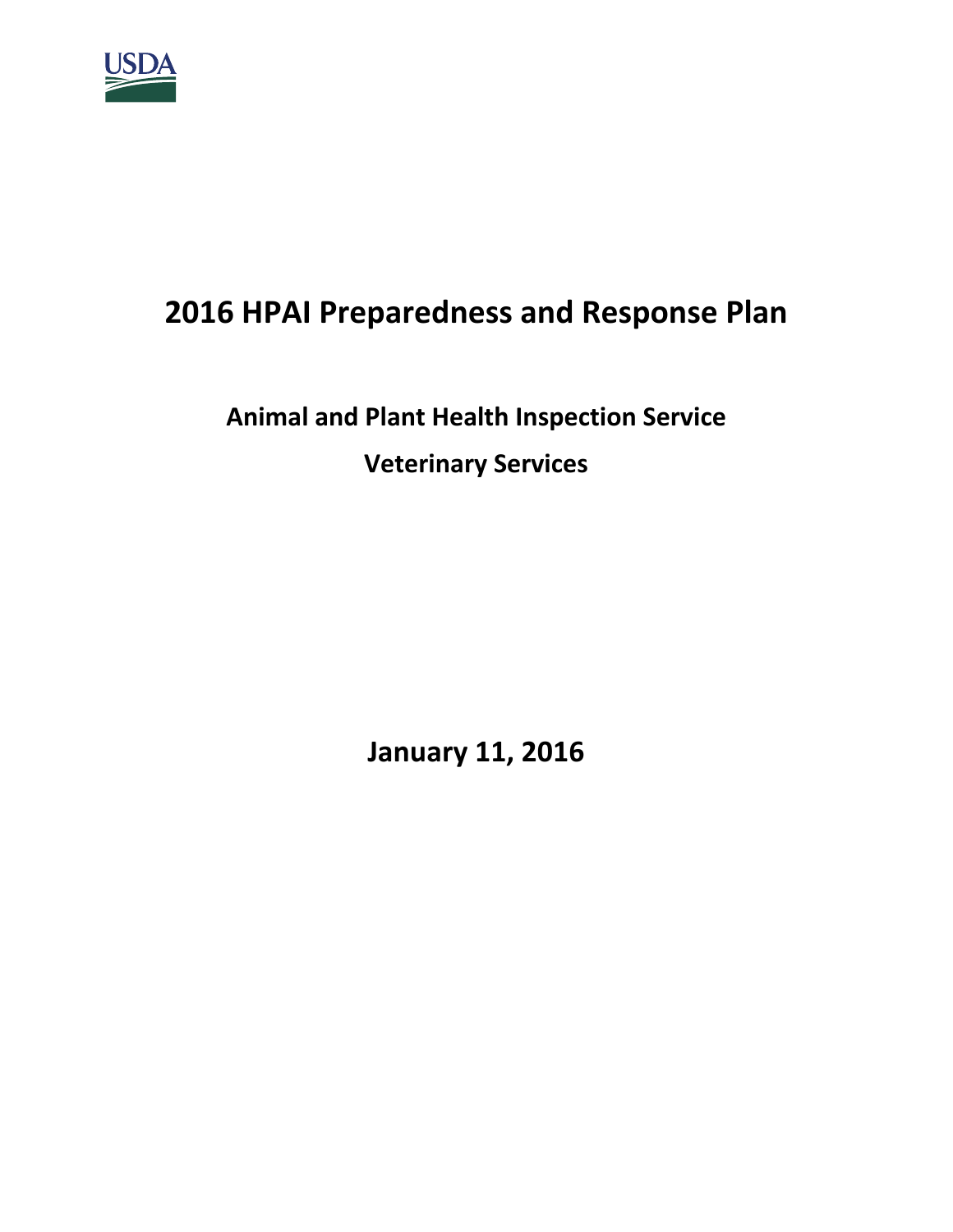## *Table of Contents*

| I.   |    |                                                                                                 |  |  |
|------|----|-------------------------------------------------------------------------------------------------|--|--|
|      | 1. |                                                                                                 |  |  |
|      | 2. |                                                                                                 |  |  |
| ΙΙ.  |    |                                                                                                 |  |  |
|      | 1. |                                                                                                 |  |  |
|      | 2. |                                                                                                 |  |  |
|      | 3. |                                                                                                 |  |  |
|      | 4. |                                                                                                 |  |  |
|      | 5. |                                                                                                 |  |  |
|      | 6. |                                                                                                 |  |  |
|      | 7. |                                                                                                 |  |  |
|      | 8. |                                                                                                 |  |  |
| III. |    |                                                                                                 |  |  |
|      | 1. |                                                                                                 |  |  |
|      | 2. |                                                                                                 |  |  |
|      | 3. | We are prepared to depopulate all affected flocks within 24 hours of preliminary diagnosis.  15 |  |  |
|      | 4. |                                                                                                 |  |  |
|      | 5. | We are streamlining the payment of indemnity, disposal and virus elimination costs.  16         |  |  |
|      | 6. |                                                                                                 |  |  |
|      | 7. |                                                                                                 |  |  |
| IV.  |    |                                                                                                 |  |  |
|      | 1. |                                                                                                 |  |  |
|      |    |                                                                                                 |  |  |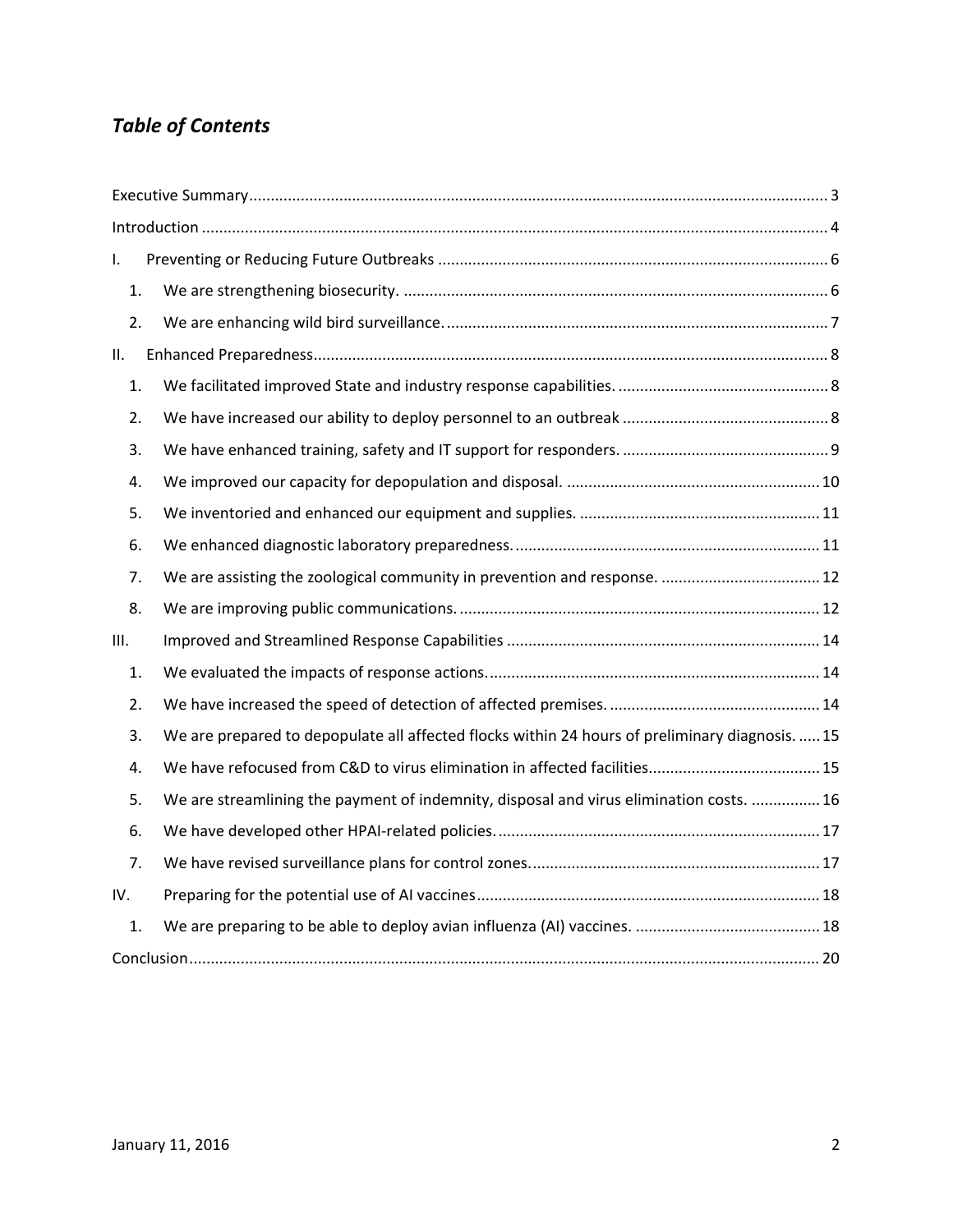## <span id="page-2-0"></span>*Executive Summary*

Since it was first identified in the United States in December 2014 in the Pacific Northwest, highly pathogenic avian influenza (HPAI) has been detected in commercial and backyard poultry flocks, wild birds, or captive wild birds in 21 States. With the last case of the spring outbreak identified in June, 2015, a total of 211 commercial and 21 backyard poultry premises had been affected. This resulted in the depopulation of 7.5 million turkeys and 42.1 million egg-layer and pullet chickens, with devastating effects on these businesses, and a cost to Federal taxpayers of over \$950 million.

Genetic analysis has shown that a comingling of migratory birds between northeast Asia and Alaska allowed for re-assortment of Asian HPAI strains with North American low pathogenic avian influenza (LPAI) viruses. The resulting Eurasian-American (EA/AM) HPAI viruses that infected wild birds and domestic poultry earlier in 2015 serve as a potential threat to poultry this fall and winter. Wild birds, particularly resident and migratory dabbling ducks, appear to be the reservoir for these viruses.

USDA, along with its partners, has learned a great deal through our 2015 HPAI response activities. To prepare for additional outbreaks that could occur in 2016 or later, our planning activities assumed a worst-case scenario beginning in September 2015, with HPAI occurring simultaneously in multiple sectors of the poultry industry throughout the nation. Under this scenario, 500 or more commercial establishments of various sizes across a large geographical area could be affected.

Our plan for preventing and responding to future HPAI cases, in collaboration with industry and State partners, includes:

- Promoting improved on-farm biosecurity practices in order to prevent future HPAI cases to the greatest extent possible;
- Improving HPAI surveillance in wild birds as a means to provide "early warning" risk information to States and industry;
- Expanding Federal, State and industry response capabilities, including availability of personnel, equipment, and depopulation, disposal and recovery options;
- Improving our capabilities to rapidly detect HPAI in domestic poultry and to depopulate affected flocks within 24 hours to reduce the environmental load of HPAI viruses and their subsequent spread;
- Streamlining the processes for payment of indemnity and the cost of eliminating viruses so that producers receive a fair amount quickly, to assist them in returning to production;
- Enhancing our ability to communicate in a timely and effective way with producers, consumers, legislators, media, and others regarding outbreaks and other information; and
- Making preparations to identify and deploy effective AI vaccines should they be a cost beneficial addition to the eradication efforts in a future HPAI outbreak.

Finally, it is important to note that this plan builds upon the Foreign Animal Disease Preparedness and [Response Plans \(FAD](https://www.aphis.usda.gov/wps/portal/aphis/ourfocus/animalhealth/sa_emergency_management/ct_fadprep) PReP) and [Continuity of Business/Secure Food Supply plans](https://www.aphis.usda.gov/wps/portal/aphis/ourfocus/animalhealth/sa_emergency_management/ct_fadprep_continuity_of_business) that were already in place and used during the 2015 outbreak and are available on the APHIS website.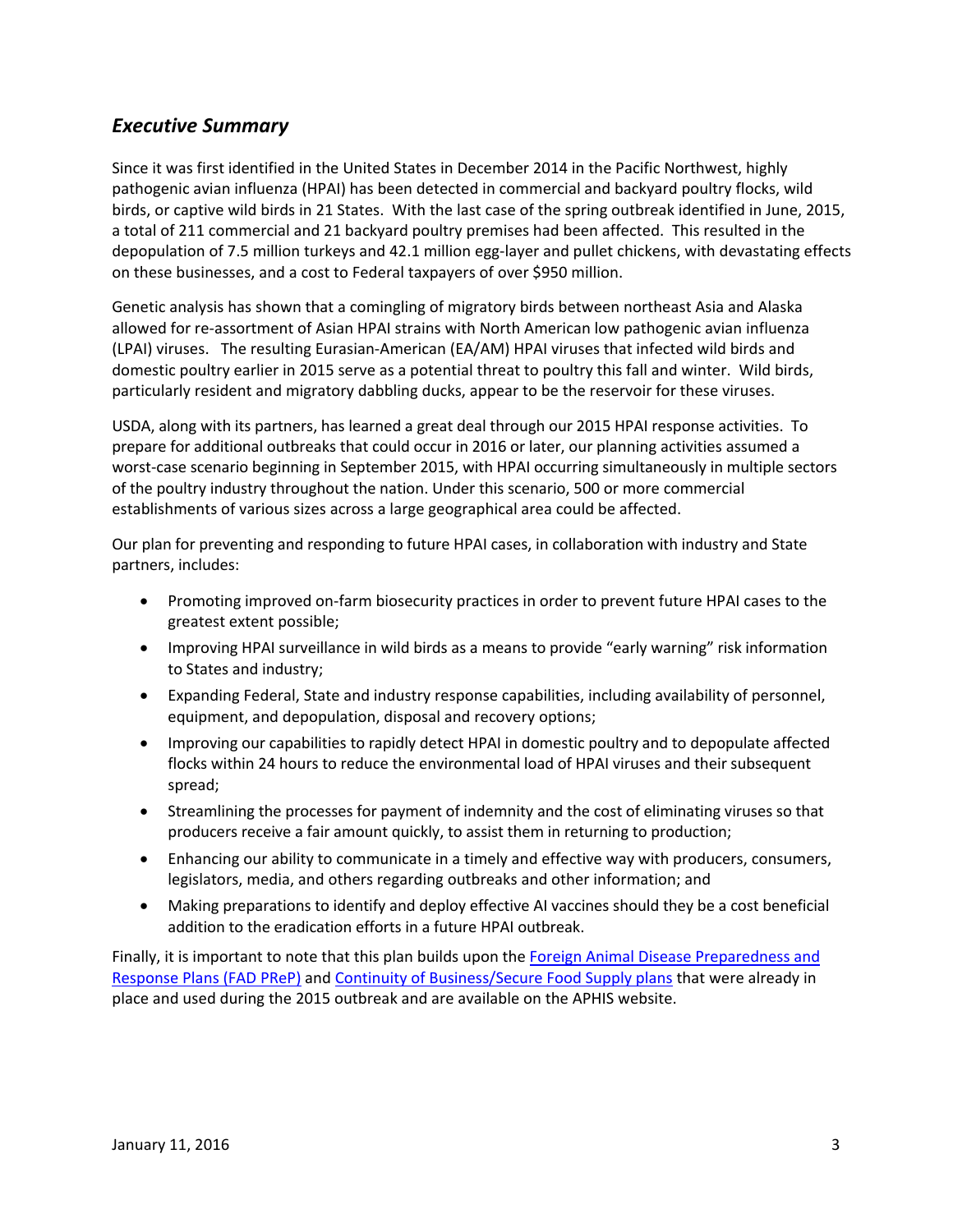### <span id="page-3-0"></span>*Introduction*

Highly pathogenic avian influenza (HPAI) was identified in the United States in December 2014 in the Pacific Northwest. Genetic analysis of the early viral isolates indicated that comingling of migratory birds between northeast Asia and Alaska allowed for entry of HPAI viruses into North America. Subsequent recombination of these Asian HPAI strains with North American low pathogenic avian influenza (LPAI) viruses resulted in Eurasian-American (EA/AM) HPAI viruses that have infected wild birds and domestic poultry.

Wild birds, particularly dabbling ducks, appear to be the reservoir for these viruses that spread into the Pacific, Central and Mississippi migratory bird flyways. As of the last identified case on June 17, 2015, HPAI viruses have been detected in commercial and backyard poultry flocks, wild birds, or captive wild birds in 21 States. Nine States have had infections in commercial poultry, with 211 premises affected. Eleven States have had infections in backyard flocks, with 21 premises affected. Efforts to control HPAI have resulted in the destruction of 7.5 million turkeys and 42.1 million egg-layer and pullet chickens, with devastating effects on these businesses and at a cost to Federal taxpayers in excess of \$950 million.

While a low number of HPAI cases were seen between December 2014 and the end of March 2015, 184 of the 211 commercial cases occurred in the upper Midwest in April and May. This spike in cases drastically decreased in June, due to both the control and biosecurity measures applied as well as the onset of summer heat.

The decline in HPAI detections provided an opportunity to enhance prevention efforts and prepare for additional backyard and commercial poultry cases that may occur when birds migrate south from their northern breeding grounds. While HPAI infections since December 2014 have been identified in three of the four U.S. flyways, we expect HPAI viruses will be brought to the Atlantic flyway by migrating ducks, if they are not already present but as yet undetected in the resident wild duck population.

USDA, along with its partners, has learned a great deal through the experience of responding to the largest animal health event in our history. Throughout the experience, we have altered and improved our response capabilities and processes in real time to provide the most effective services possible. We collected scientific data on the field viruses and from affected premises. We listened to producers, our State partners, academia, our responders, and other stakeholders to identify additional means for improvement and to be better prepared should cases return in the future. This plan reflects that learning experience.

Our fall planning activities assumed a worst-case scenario beginning in mid-September 2015, with HPAI occurring simultaneously in multiple sectors of the poultry industry throughout the nation. Under this scenario, 500 or more commercial establishments of various sizes across a large geographical area could be affected, including commercial high-volume poultry establishments, commercial high-value poultry establishments (game or specialty birds), the live bird marketing system, and backyard flocks in the 20 States that represent a composite of the top broiler, turkey, and layer producing states. The 20 States are Alabama, Arkansas, California, Delaware, Georgia, Indiana, Iowa, Kentucky, Maryland, Michigan, Minnesota, Mississippi, Missouri, Nebraska, North Carolina, Ohio, Pennsylvania, South Carolina, Texas, and Virginia.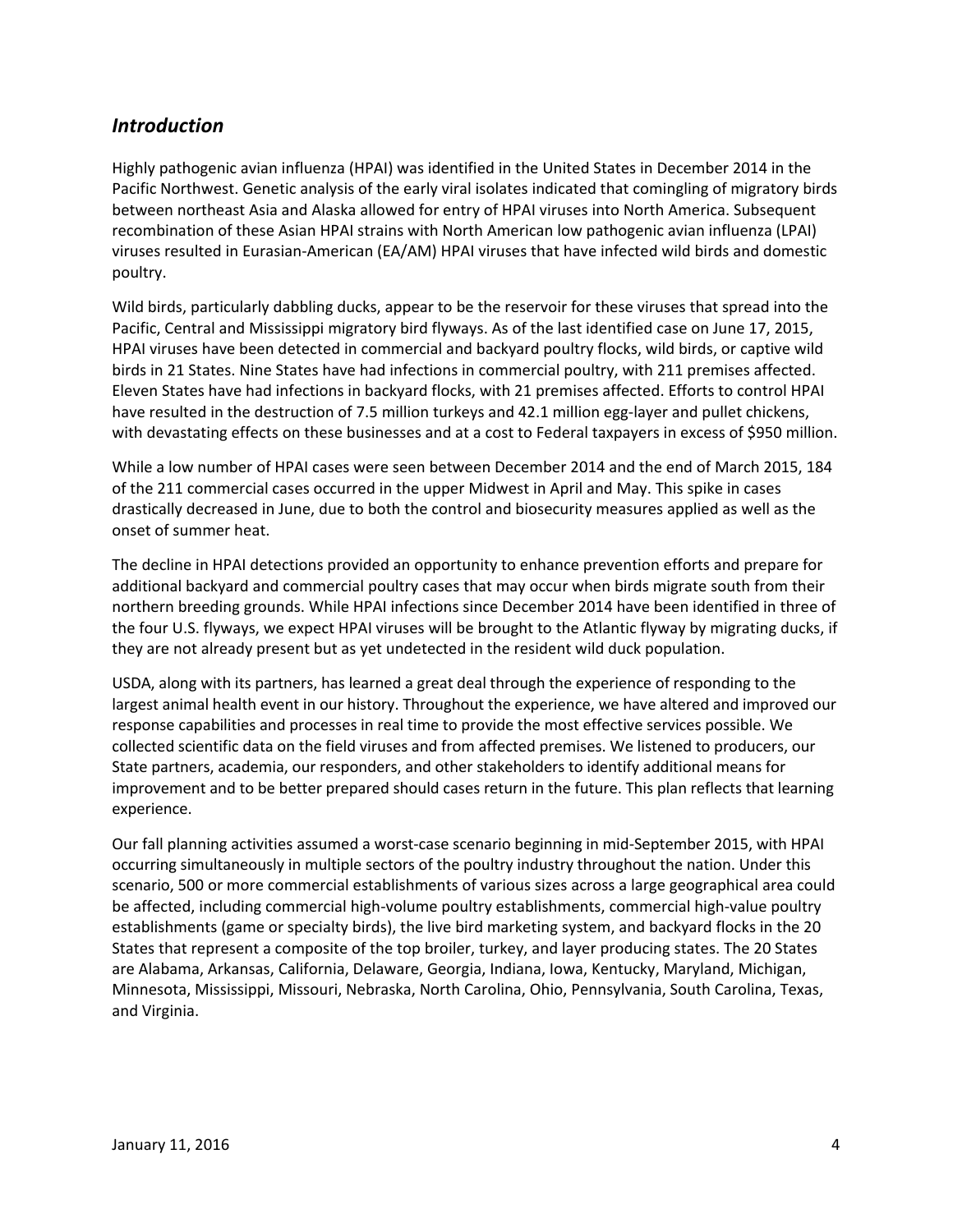Based on this worst-case scenario, APHIS focused our planning on the following areas:

- I. Preventing or Reducing Future Outbreaks
- II. Enhanced Preparedness
- III. Improved and Streamlined Response Capabilities
- IV. Preparing for the Potential Use of AI Vaccines

Each section of this plan describes activities APHIS, in collaboration with State and industry, has conducted to improve preparation and response capabilities in these four areas. Links to supporting documents are listed at the end of each section.

APHIS has undertaken extensive response planning efforts for many years. This plan describes the recent efforts that APHIS has taken to build upon the Foreign Animal Disease Preparedness and Response Plans (FAD [PReP\)](https://www.aphis.usda.gov/wps/portal/aphis/ourfocus/animalhealth/sa_emergency_management/ct_fadprep) and [Continuity of Business/Secure Food](https://www.aphis.usda.gov/wps/portal/aphis/ourfocus/animalhealth/sa_emergency_management/ct_fadprep_continuity_of_business) Supply plans that were already in place and used during the 2015 outbreak, and are available on the APHIS website. Also, this plan does not address APHIS response activities should HPAI become a zoonotic agent; planning for that possibility has been in place for several years through the interagency development of th[e North American Plan for Animal and Pandemic](http://www.phe.gov/Preparedness/international/Documents/napapi.pdf)  [Influenza.](http://www.phe.gov/Preparedness/international/Documents/napapi.pdf)

Finally, it is important to emphasize that this plan is a "living document." APHIS will continue our planning activities to refine our approach and processes over time. We welcome comments at any time to assist us in this process.

This January 2016 edition includes a summary of industry preparedness, a description of flat rate payments for virus elimination, and an update of APHIS' vaccination policy.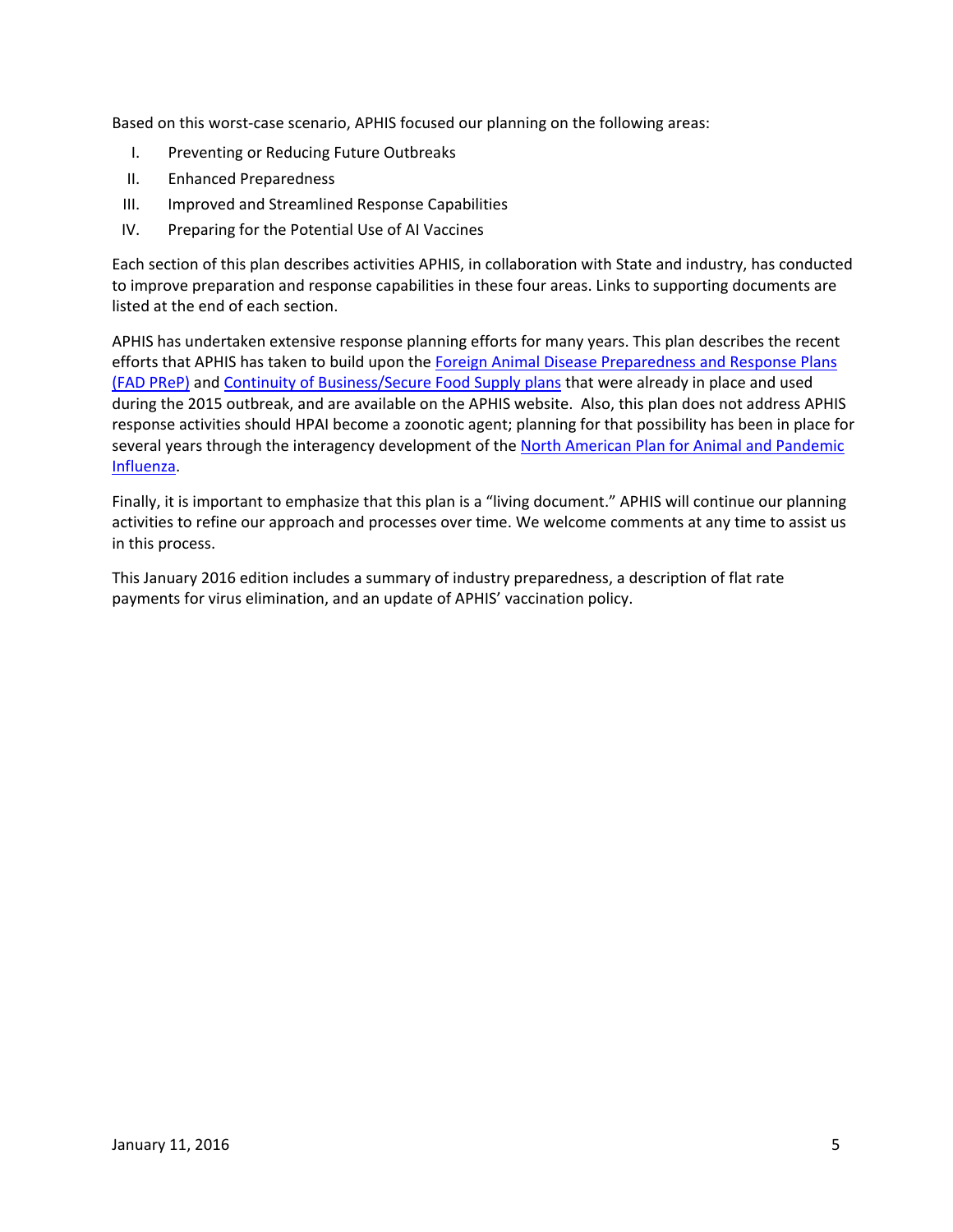## <span id="page-5-0"></span>*I. Preventing or Reducing Future Outbreaks*

The best defense against any catastrophic disease is to avert outbreaks in the first place. APHIS, States, and producers all have a role in preventing or reducing HPAI this fall and winter and beyond. We have taken the following steps to improve the Nation's ability to prevent future HPAI cases:

#### <span id="page-5-1"></span>1. We are strengthening biosecurity.

Biosecurity is a cornerstone of livestock and poultry production systems. *Biosecurity* is a broad term to mean anything done to keep diseases out, from the structure of the building (structural biosecurity) to on-farm procedures (operational biosecurity), such as providing boot-washing stations at the entrance to barns and limiting visitor traffic. While standard biosecurity efforts practiced by the poultry industry may have been sufficient in the past, evidence of farm-to-farm spread of the HPAI virus strain circulating in the Midwest shows that stricter biosecurity is needed.

Since the beginning of the current outbreak, APHIS has collaborated with affected producers, States and academic institutions to collect scientific and technical information as part of our epidemiological investigations. Through this partnership, we collected observational data on poultry farms that included biosecurity practices; conducted a case-control study, which analyzed the data from HPAI-affected and unaffected farms; studied the genetic makeup of the virus; analyzed air samples and used modeling to assess the risk of windborne spread; and sampled wildlife near affected farms.

Through this work, APHIS concludes that wild birds were responsible for introducing the HPAI virus into the environment, and from there it spread to commercial poultry; but given the number and proximity of farms affected, the virus likely spread in other ways as well. While it is not possible to identify on each affected facility the specific pathway or pathways by which HPAI entered the premises, our epidemiologic reports identified potential risk factors for the HPAI virus, such as sharing equipment between farms, entry of small wild birds into barns, proximity to other affected farms, and rendering dead birds. These data underscore the need for producers to implement their own, site-specific biosecurity plans.

Producers are responsible for biosecurity on their premises, and APHIS and industry organizations can help them understand how to best prevent this new infectious disease threat. Most of the enhancements to biosecurity that can be implemented by this fall are operational. Further, because multiple pathways for infection are possible, all likely sources of virus introduction should be mitigated, and producers should work to minimize the risk of spread between poultry operations and between individual houses on the same operation.

To support producers in this effort, APHIS has developed educational materials and a biosecurity selfassessment checklist, which are available online or as a webinar through the U.S. Poultry and Egg Association. As we improve our understanding of what biosecurity measures will be most effective against HPAI, we will update these publications and communicate them to poultry producers. We will also continue to engage other Agencies that conduct on-farm regulatory functions (Agricultural Marketing Service, Food and Drug Administration, etc.) and provide them with suggested biosecurity protocols for their activities.

Additionally, APHIS is publishing an interim rule on HPAI indemnity that will contain a provision requiring all future HPAI-affected commercial poultry producers to self-certify that biosecurity procedures were in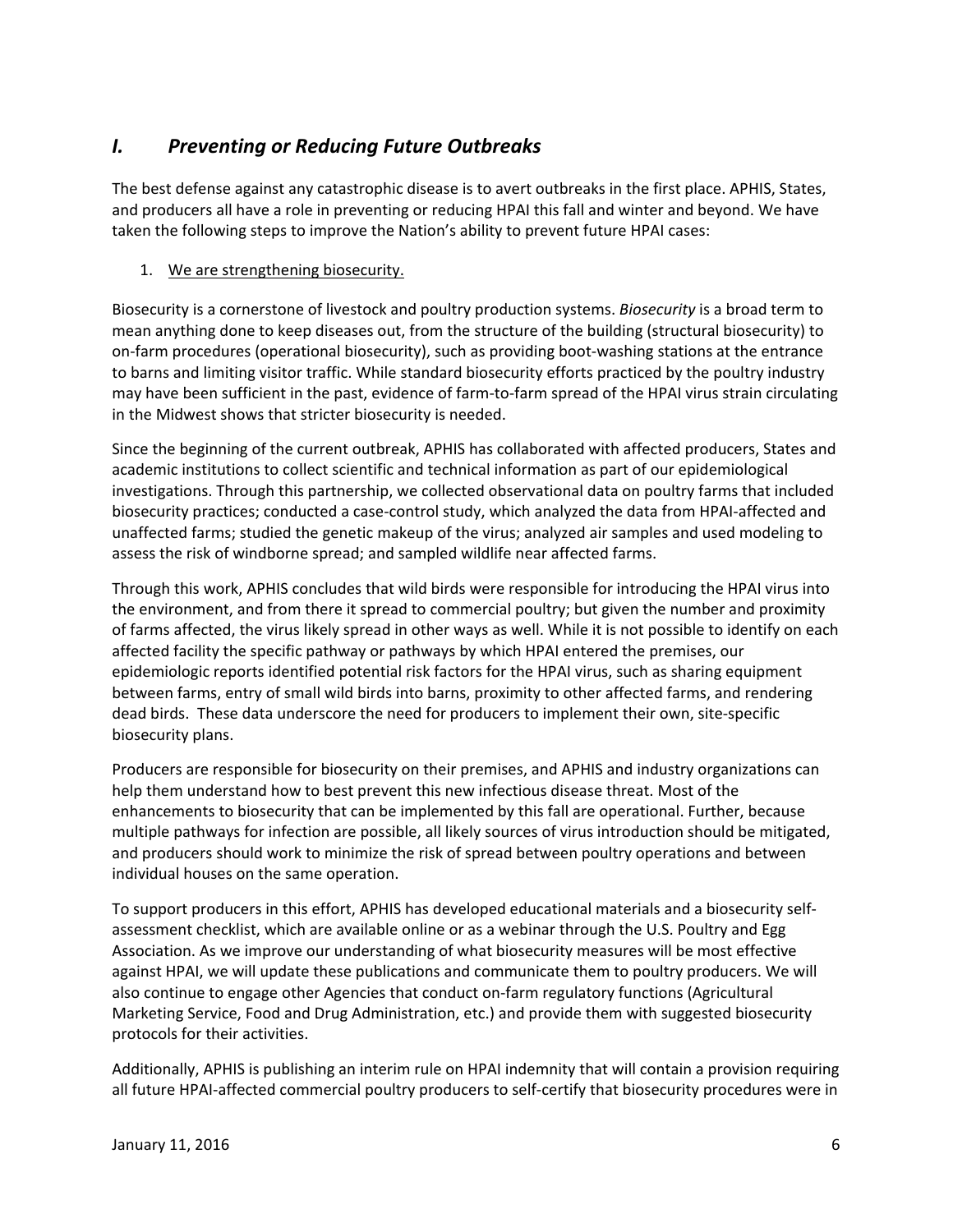place at the time HPAI was detected. This represents the first step in creating a system of greater accountability for biosecurity. Following this, we will collaborate over the next year with industry to design a biosecurity auditing system. An industry-driven initiative or an addition to the National Poultry Improvement Plan are two possible approaches.

#### *Links to supporting documents:*

- HPAI Epidemiology Reports
	- o [June, 2015](https://www.aphis.usda.gov/animal_health/animal_dis_spec/poultry/downloads/Epidemiologic-Analysis-June-15-2015.pdf)
	- o [July, 2015](http://www.aphis.usda.gov/animal_health/animal_dis_spec/poultry/downloads/Epidemiologic-Analysis-July-15-2015.pdf)
	- o [September, 2015](https://www.aphis.usda.gov/animal_health/animal_dis_spec/poultry/downloads/Epidemiologic-Analysis-Sept-2015.pdf)
- [Biosecurity self-assessment](http://www.uspoultry.org/animal_husbandry/intro.cfm) and educational materials
- [Biosecurity Factors and the Introduction and Spread of HPAI: Findings from Epidemiological](https://www.aphis.usda.gov/animal_health/downloads/animal_diseases/ai/hpai-biosecurity-factors-introduction-and-spread.pdf)  **[Studies](https://www.aphis.usda.gov/animal_health/downloads/animal_diseases/ai/hpai-biosecurity-factors-introduction-and-spread.pdf)**

#### <span id="page-6-0"></span>2. We are enhancing wild bird surveillance.

Wild birds, particularly resident and migratory dabbling ducks, serve as a reservoir for HPAI viruses. Therefore, poultry producers and disease response officials will benefit from a better understanding of the extent of these viruses in wildlife.

In June 2015, the Interagency Steering Committee for Surveillance for Highly Pathogenic Avian Influenza in Wild Birds published its Strategic Plan and Surveillance Plan for detecting and monitoring avian influenzas in the United States. Surveillance began in July; objectives are to define the distribution, spread and genetic makeup of these viruses in wildlife. This surveillance is being conducted collaboratively by USDA, the Department of Interior (DOI) U.S. Geological Survey, the DOI Fish and Wildlife Service, and State departments of natural resources.

We anticipate that, during the year beginning July 2015, over 40,000 wild bird samples will be collected across the United States and evaluated for the presence of HPAI viruses. As of December 11, 27,341 samples had been collected with two detections of AI, although no virus was isolated in either of these samples.

USDA will share data from this surveillance throughout the year with poultry producers and other stakeholders in order to communicate ongoing or changing risk of exposure to HPAI and to encourage enhanced biosecurity. This surveillance report, entitled "Wild Bird Positive Highly Pathogenic Avian Influenza Cases in the U.S: July 2015 to June 2016," is available on the APHIS web site and is updated weekly.

- [US Interagency Strategic Plan for Early Detection and Monitoring for Avian Influenzas of](https://www.aphis.usda.gov/animal_health/downloads/animal_diseases/ai/wild-bird-strategic-plan.pdf)  [Significance in Wild Birds](https://www.aphis.usda.gov/animal_health/downloads/animal_diseases/ai/wild-bird-strategic-plan.pdf)
- [2015 Surveillance Plan for Highly Pathogenic Avian Influenza in Waterfowl in the United States](https://www.aphis.usda.gov/animal_health/downloads/animal_diseases/ai/2015-hpai-surveillance-plan.pdf)
- [Wild Bird Avian Influenza Surveillance Procedure Manual](https://www.aphis.usda.gov/wildlife_damage/nwdp/pdf/2015%20AI%20Procedures%20Manual%20v3%208-7-15.pdf)
- Wild Bird Positive Highly Pathogenic Avian Influenza Casesin the [U.S.: July 2015 to June 2016](https://www.aphis.usda.gov/animal_health/downloads/animal_diseases/ai/july2015-june2016wildbirdpositivehpaicasesintheus.pdf)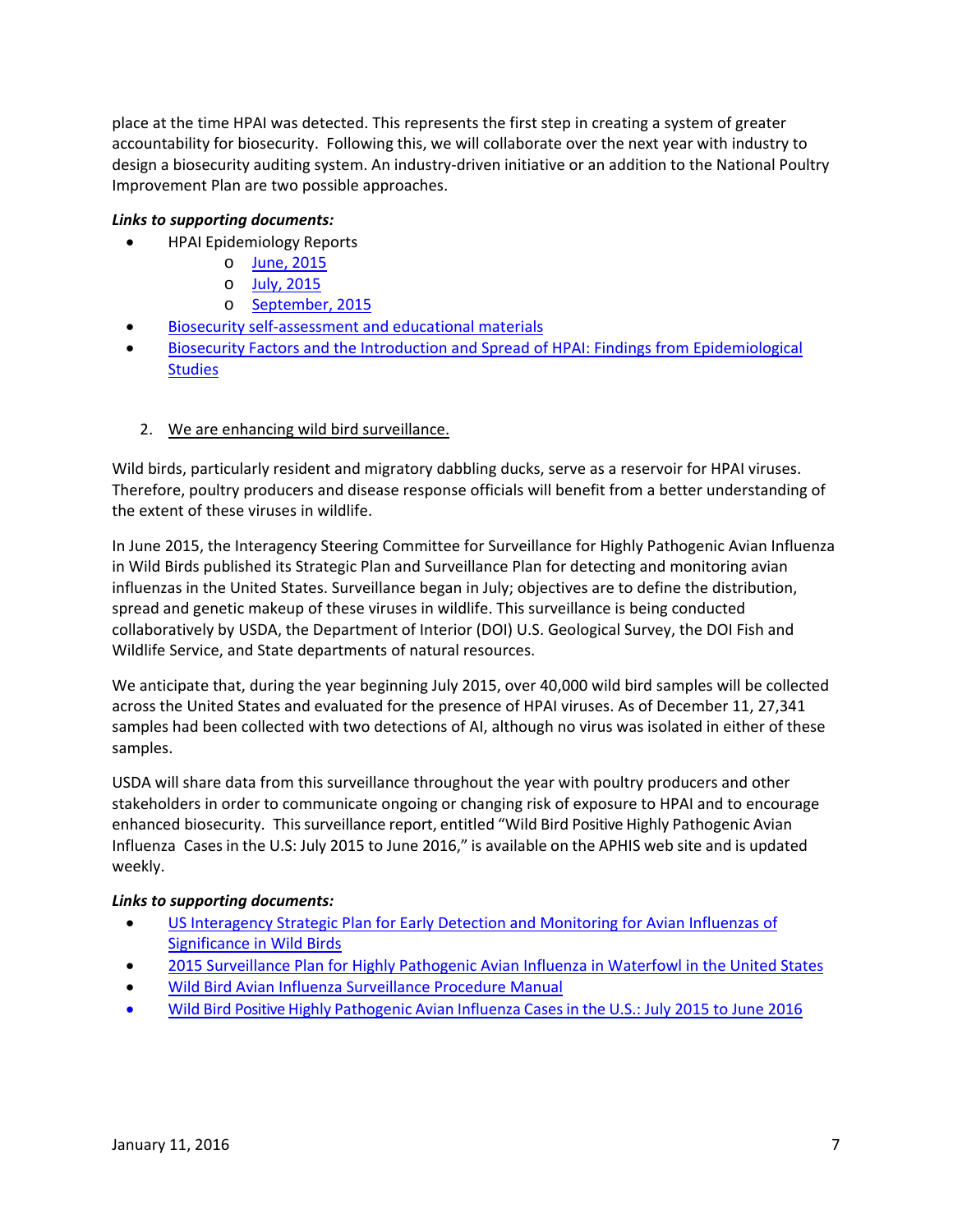## <span id="page-7-0"></span>*II. Enhanced Preparedness*

With State and industry partners, APHIS has been evaluating our response throughout the 2015 HPAI event and adjusting activities whenever possible. In preparation for future outbreaks, we strived to identify gaps and to expand resources where necessary, in order to be better prepared in case the disease returns this fall or winter. Consequently, we have undertaken the following actions to enhance our preparedness:

#### <span id="page-7-1"></span>1. We facilitated improved State and industry response capabilities.

APHIS undertook a nationwide review of non-Federal emergency resources. APHIS surveyed State and industry partners for information about many aspects of HPAI planning: personnel, equipment, emergency plans, and disposal options, among others.

APHIS was especially interested in hearing from the 20 States comprising the top U.S. broiler, turkey, and layer production states identified in the Introduction section of this plan. All 50 States and 5 U.S. Territories responded to the survey by July 24.

From this analysis, we conclude that the 20 critical worst case scenario States have all made significant efforts in implementing detection, preparedness, and response capabilities for future HPAI cases. The majority have also collaborated with their industries to improve education and awareness about HPAI. All 20 critical States have implemented one or more practices to increase biosecurity and address gaps. However, there are areas where improvements are needed.

It should be noted that this summary represents the status of State preparedness reported as of July 24, 2015. Completion of this survey was used by the States as a self-assessment of their readiness. Since that time, APHIS, through the VS Assistant Directors posted as State liaisons throughout the U.S., have collaborated with their counterpart State animal health officials to mitigate, to the greatest extent possible within State resources, any preparedness gaps that were identified.

APHIS deployed a similar survey to evaluate poultry industry resources, with a response deadline from APHIS deployed a similar survey to evaluate poultry industry resources. This summary represents poultry industry preparedness as of August 28, 2015 and should not be considered a metric on current industry preparedness levels Industry has implemented a number of improvements in HPAI preparedness. However, there are recommendations that include ensuring that premises IDs are entered in EMRS to facilitate response activities and that the development, implementation, and verification of site-specific biosecurity plans are considered a priority.

#### *Links to supporting documents:*

- [Summary Report of State Survey Responses](https://www.aphis.usda.gov/animal_health/downloads/animal_diseases/ai/state-survey-results.pdf)
- [Summary Report of Industry Survey Responses](https://www.aphis.usda.gov/animal_health/animal_dis_spec/poultry/downloads/hpai_industry_survey.pdf)
	- 2. We have increased our ability to deploy personnel to an outbreak

<span id="page-7-2"></span>During the 2015 outbreak, VS used Incident Command System (ICS) principles to structure our response activities. A National Incident Coordination Group (ICG) provided overarching policy and direction, while response operations were conducted by four Incident Management Teams (IMTs). Each IMT had a color label for management purposes (Gold Team, Green Team, Blue Team, and Red Team). These IMTs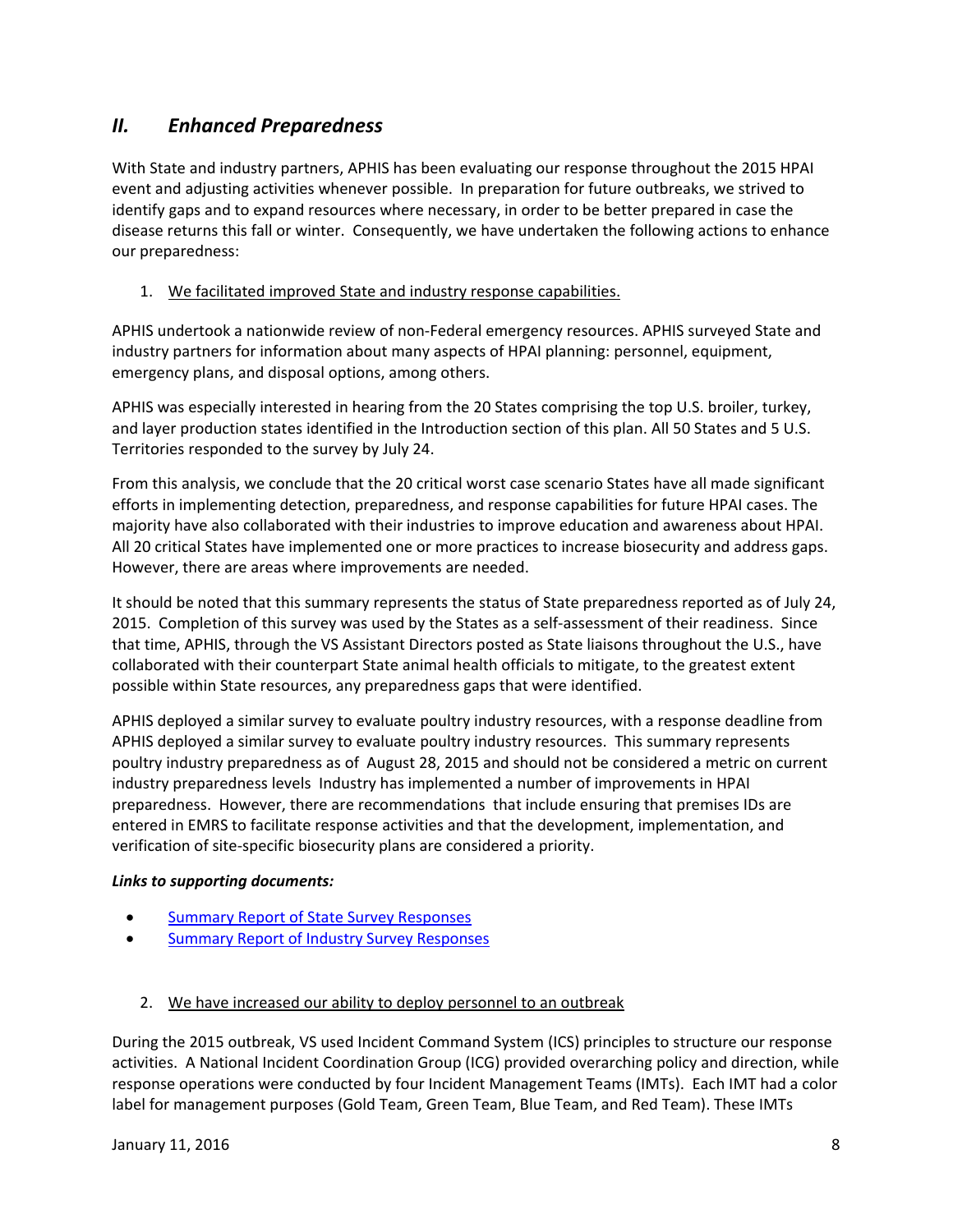worked in coordination with States, although the extent of the relationship varied depending on the resources of the individual State. In August 2015, VS implemented a fifth IMT – the Indigo Team – that will be available for future outbreaks.

In addition to strengthening our IMT structures, APHIS has worked to augment our rosters of deployable personnel available to operate under IMT leadership. In June 2015, APHIS established a multiagency coordination group (MAC). This change provided the leadership to support an APHIS-wide response needed during the recent outbreak, and will serve as the basis to solicit a USDA-wide deployment effort, if needed in the future.

In preparation for the fall, we analyzed deployments during the current outbreak and identified the personnel needs by type to respond to the fall worst-case scenario. An APHIS-wide deployment and mobilization strategy has been developed to more fully use existing employees throughout our agency. Also, we have made changes to the Resource Ordering and Status System (ROSS), a computer-based system that is used to identify and track resources that are needed to support emergency response. These changes have modernized dispatching and recruiting, and APHIS now has identified 30 dispatchers and 4 logistics management specialists to support the dispatch process. Finally, emergency funding has enabled us to hire term personnel (temporary employees hired for a defined period of time, with the possibility of extending) before a response is needed in the fall or winter. This emergency hiring effort will include up to approximately 350 veterinarians and animal health technicians, as well as administrative support staff.

Beyond APHIS, we have enhanced our plans for continued activation and deployment of the National Animal Health Emergency Response Corps (NAHERC). We also reviewed possible sources of additional personnel available through existing contracts, memoranda of understanding (MOUs), and agreements and updated these in light of anticipated needs. Fellow USDA agencies and States also identified personnel that could assist in future responses and shared this information with us.

#### *Links to supporting documents:*

- <span id="page-8-0"></span>• [HPAI Responders by Position](https://www.aphis.usda.gov/animal_health/downloads/animal_diseases/ai/hpai-responders-by-position-type.pdf) Type
	- 3. We have enhanced training, safety and IT support for responders.

APHIS had a robust suite of emergency response training materials available at the start of the current outbreak. These include training on topics such as bird handling, sampling, depopulation, biosecurity/PPE, safety, appraisal/indemnity, case management, and cleaning and disinfection. We have leveraged these existing materials and resources to provide ongoing training to responders throughout the current outbreak. We have updated and augmented many of the materials in advance of the fall, and are preparing to deliver just-in-time training as events warrant. Specific accomplishments include providing on-site support, 22 webinars and 11 training sessions to enhance our use of Emergency Management Response System (EMRS), our information technology system.

We are also continuing our efforts to ensure the health and safety of responders. This includes enhancing a monitoring process supported by APHIS, Centers for Disease Control and Prevention (CDC), and State/local public health departments to ensure proper follow-up if HPAI responders exhibit symptoms compatible with influenza during mobilization and the 10 days following their demobilization. In addition, APHIS continues to expand health and safety guidance information for responders and training for individual responders on specific job hazards related to avian influenza response activities. The Agency has a cadre of highly trained Safety Officers available and assigned for emergency response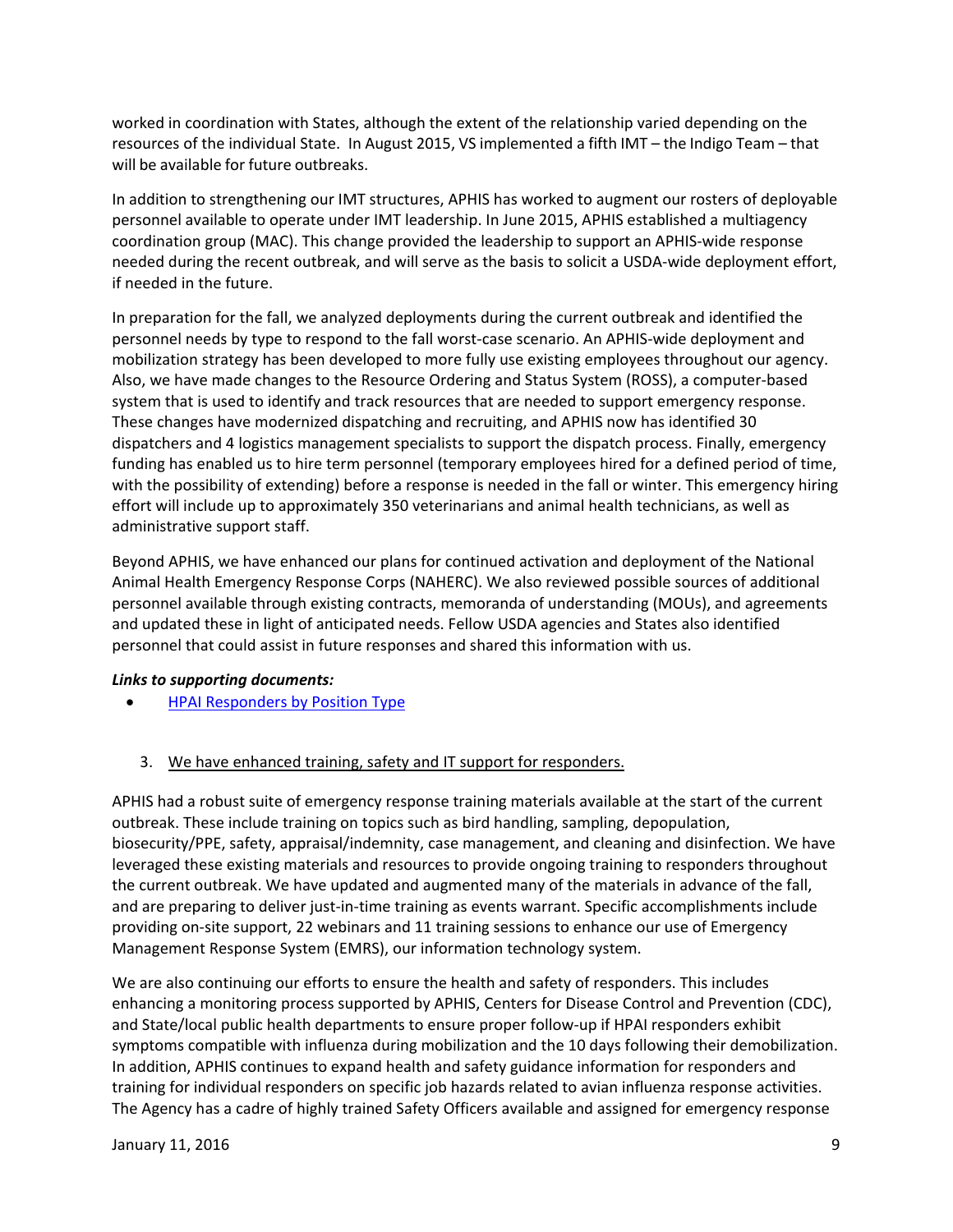activities. They are also responsible for the site-specific health and safety programs for emergency response activities. These Safety Officers also serve as a liaison with the State/local public health departments. APHIS also has developed a larger group of trained Safety Coordinators to support the Safety Officers for the response activities. APHIS is conducting additional training for all APHIS Safety Officers in September to help ensure sufficient safety resources and consistency in implementation of all SOPs.

APHIS uses EMRS as the information technology system of record for the HPAI response. Outbreak response data is captured electronically and forms the basis of reporting and decision making. The HPAI response showcased challenges in implementing the system, which had not yet been widely adopted, on a large scale. We identified areas where training, overall ease of use, data reliability, data standardization, and data extraction need to be improved. A multi-pronged approach has been implemented to fill these gaps. A newly established National Situation Unit now provides quality assurance and control capabilities, enforces data standardization and data reliability. A working group of information technology and response specialists are building new reports to ease data extraction. We also are developing job aids and just-in-time training for IMTs to support usability in the field, as well as training for VS district offices and State Animal Health Officials.

#### *Links to supporting documents:*

- [Bird Infections with Highly Pathogenic Avian Influenza A \(H5N2\), \(H5N8\), and \(H5N1\) Viruses:](http://emergency.cdc.gov/han/han00378.asp)  [Recommendations for Human Health Investigations and Response](http://emergency.cdc.gov/han/han00378.asp)
- [Health, Safety and Environment Protection –](https://www.aphis.usda.gov/animal_health/emergency_management/downloads/hpai/hs_quick_response_card.pdf) Quick Response Card
- [Responder Safety and Health Guide](https://www.aphis.usda.gov/animal_health/downloads/animal_diseases/ai/incident-responder-safety-health-guide.pdf)
- Ready Reference Guide [Introduction to Emergency Management Response](https://www.aphis.usda.gov/animal_health/emergency_management/downloads/emrs_rrg_intro.pdf) System (EMRS) 2
- Ready Reference Guide [Understanding the EMRS2 Interface](https://www.aphis.usda.gov/animal_health/emergency_management/downloads/emrs_rrg_interface.pdf)

#### <span id="page-9-0"></span>4. We improved our capacity for depopulation and disposal.

APHIS focused considerable effort in the area of depopulation and disposal during our fall planning activities. The size of the current outbreak clearly outstripped the capacity to depopulate flocks and dispose of carcasses. Additionally, a number of hurdles further delayed our ability to quickly use landfills and incinerators for carcass disposal, such as concerns over liability, environmental impacts, and public acceptance.

APHIS reviewed Federal and State statutes, rules, and regulations pertaining to carcass disposal in order to identify potential challenges and solutions to overcome them. APHIS developed disposal decision tools to assist responders with selecting the best option(s); these tools include decision guides, checklists and online training modules. APHIS has initiated contract actions to solicit vendors who can provide high-capacity mobile disposal/treatment technologies. In addition, APHIS has studied the demographics of poultry populations, developed mapping coordinates for rendering, landfill, and incineration facilities in the US, and linked these coordinates with a simple automated selection tool. Importantly, we also encouraged our State partners to assess their ability to perform depopulation and disposal and consider their options more broadly based on the poultry industry present in their States.

APHIS completed an inventory of APHIS and other federally owned depopulation and disposal equipment, and we asked States to do the same. Foam depopulation and composting for disposal require large volumes of water and carbon sources, respectively; we identified possible water and carbon sources and alternatives to reduce the need to use water in freezing temperatures. Finally, we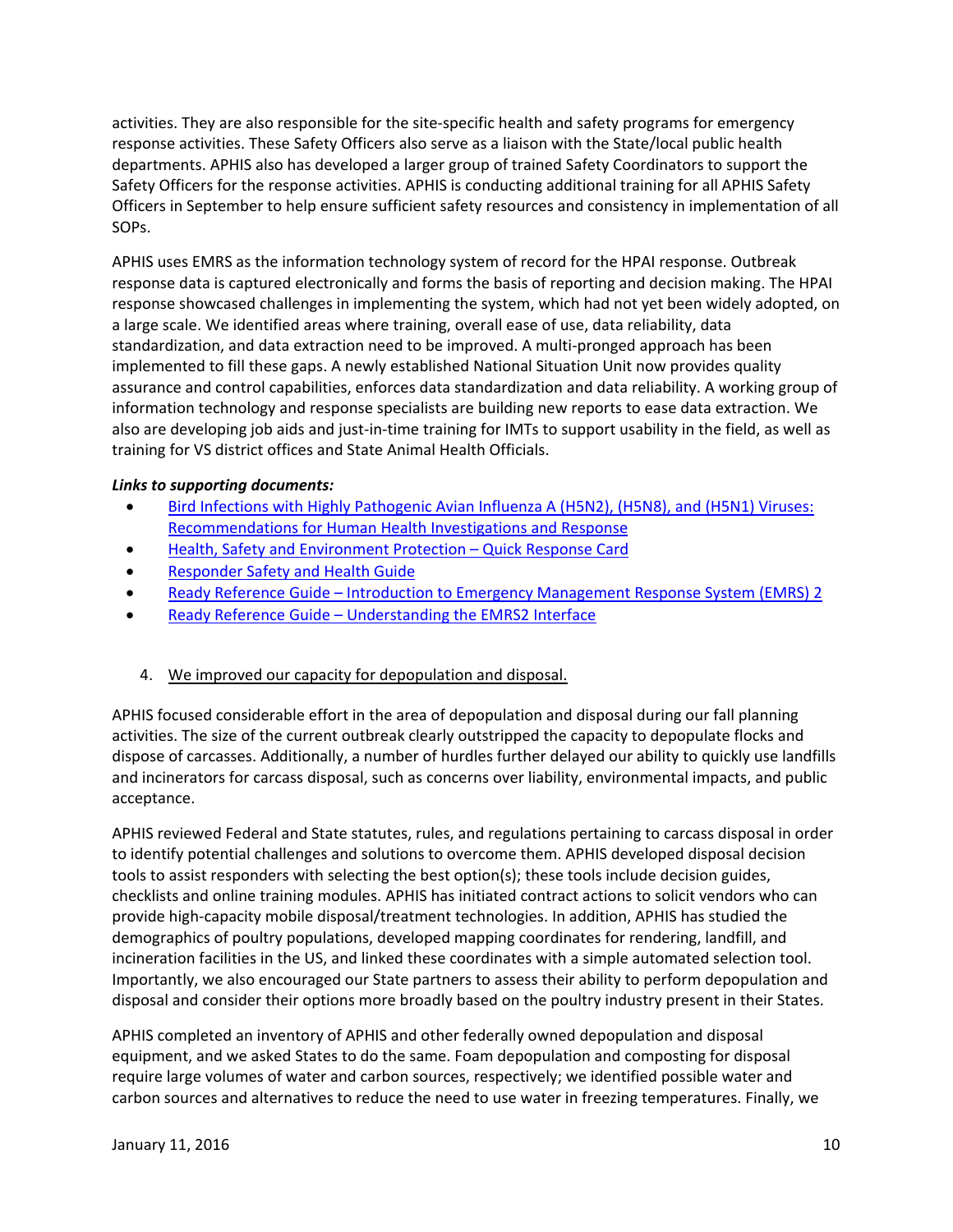strengthened relationships with other USDA agencies such as Natural Resources Conservation Service (NRCS) and Farm Service Agency (FSA) to further support depopulation and disposal. APHIS continues to work with our Federal, State and industry partners to find solutions to these challenges.

#### *Links to supporting documents:*

- [Map Book,](https://www.aphis.usda.gov/animal_health/downloads/animal_diseases/ai/hpai-fall-planning-map-book.pdf) including
	- o Poultry inventory hotspot examples
	- o Disposal resources (landfills, renderers, and incinerators) by Flyway
	- o Poultry distribution and density maps by industry sector and Flyway
		- o National commodity maps
- [Environmental Statutes Impacting HPAI Response Operations](https://www.aphis.usda.gov/animal_health/downloads/animal_diseases/ai/hpai-environmental-statutes.pdf)
- [Inventory of Disposal Resources \(including locations of landfills, incinerators, and renderers\)](https://www.aphis.usda.gov/animal_health/downloads/animal_diseases/ai/hpai-inventory-of-disposal-resources.pdf)
- <span id="page-10-0"></span>**[Potential Carbon Sources for Composting](https://www.aphis.usda.gov/animal_health/downloads/animal_diseases/ai/hpai-potential-carbon-sources.pdf)**
- 5. We inventoried and enhanced our equipment and supplies.

APHIS reviewed our inventories of equipment and supplies to ensure that we have sufficient stocks available for the fall. The National Veterinary Stockpile (NVS) has an assortment of supplies and equipment including disinfectant, spill berms, pressure washers, portable collapsible tanks, sprayers, and brushes. We also evaluated our existing contracts so that additional materials can be quickly purchased as needed this fall and winter. Our operating standard is to stockpile sufficient quantities of personal protection equipment to supply 1500 responders for 60 days, changing protective equipment 6 times per day. Frequently requested items are available using multiple vendors through the Government Services Agency schedules. Replenishment of supplies will be initiated as needed. We also asked States to perform similar inventories, and to estimate the length of time their supplies would last in the face of an outbreak. Certain States indicated they have foam units, quarter-ton trucks, pressure washers, and personnel to support the response.

#### *Links to supporting documents:*

- [Equipment and Supplies for a Worst-Case Outbreak](https://www.aphis.usda.gov/animal_health/downloads/animal_diseases/ai/equipment-supply-solutions-for-worst-case-outbreak.pdf)
- <span id="page-10-1"></span>6. We enhanced diagnostic laboratory preparedness.

APHIS worked closely with State diagnostic laboratories participating in the National Animal Health Laboratory Network (NAHLN) to assess diagnostic capacity nationwide and, more specifically, in those States included in our worst-case scenario. There are a total of 57 NAHLN laboratories nationwide that are approved to perform HPAI PCR testing. Based on a regular 8-hour shift in these laboratories, a total of over 30,000 samples per day across the network can be tested using currently available equipment and proficiency tested personnel. The actions identified in the NAHLN Operational and Emergency Activation Plan allow for options for increasing capacity at individual laboratories if needed in response to an outbreak. In addition to determining the baseline diagnostic capacity, these evaluations considered staffing plans and surge capacity, the availability of equipment, sampling supplies and media, and proficiency-tested technicians. We have added staffing at APHIS' National Veterinary Services Laboratories to increase our production of sampling media and worked with external vendors that supply reagents for diagnostic tests to make them aware of the possibility of increased demand of their products. Through our preparedness survey, we encouraged States to consider implementing barcoding of samples and to review shipping protocols in order to expedite confirmation of HPAI infection at a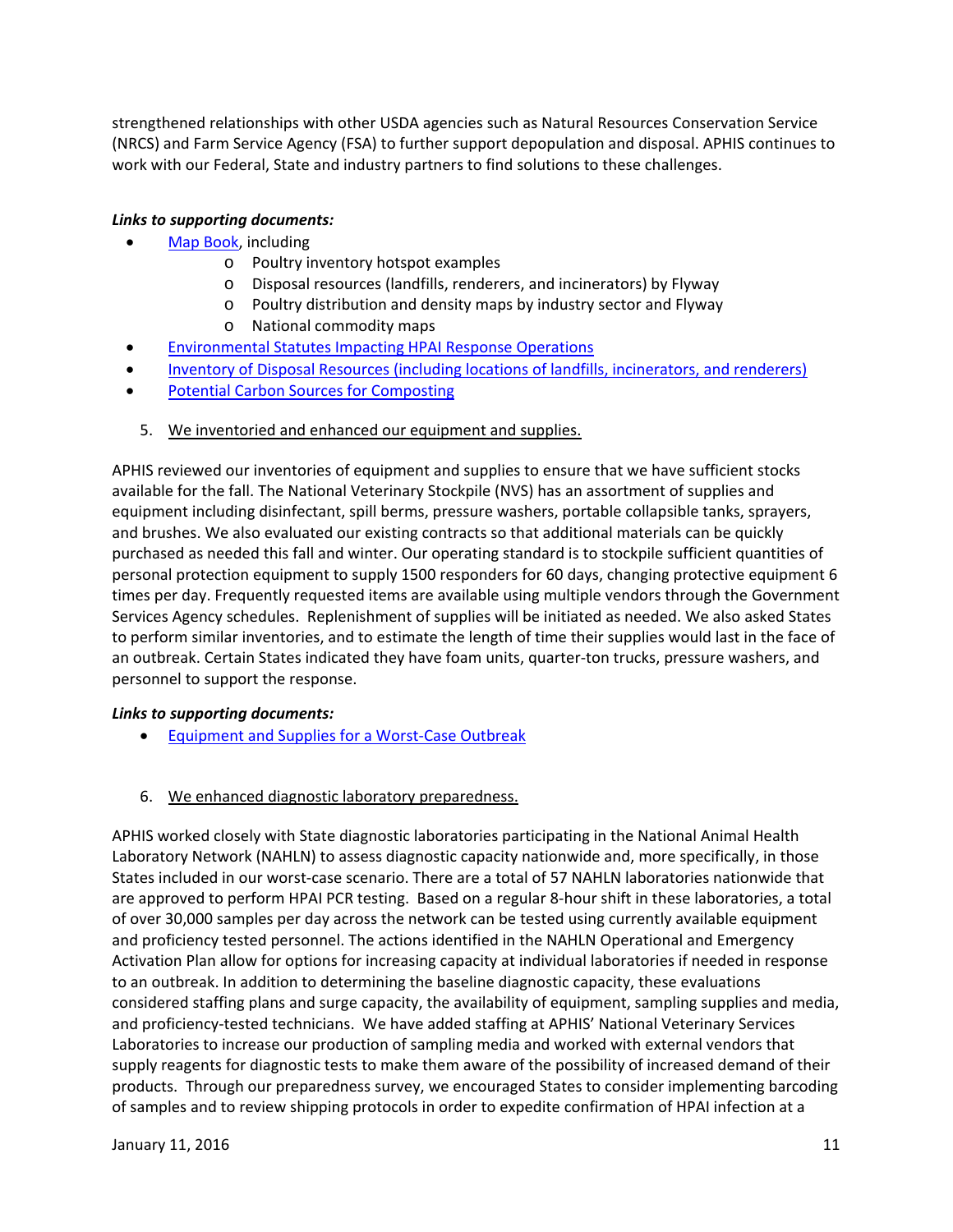NAHLN laboratory. We continue to communicate with NAHLN laboratories regularly regarding diagnostic testing protocols and their preparedness efforts.

#### *Links to supporting documents:*

• [National Animal Health Laboratory Network \(NAHLN\) Operational and Emergency Activation](https://www.aphis.usda.gov/animal_health/downloads/animal_diseases/ai/nahln-operational-emergency-activation-plan.pdf)  [Plan](https://www.aphis.usda.gov/animal_health/downloads/animal_diseases/ai/nahln-operational-emergency-activation-plan.pdf)

#### <span id="page-11-0"></span>7. We are assisting the zoological community in prevention and response.

Zoological facilities include zoos, wildlife sanctuaries, research, rehabilitation, training, or any facility that keeps captive wildlife as part of its mission. The occurrence of HPAI at such facilities would result in myriad challenges, including the intersection of animal health and wildlife conservation authorities at the Federal and State level, mitigation of risk to other zoological operations, and a heightened media and public interest in HPAI at any such facilities.

For over seven years, APHIS has worked extensively with zoological associations, States, and other stakeholders on issues surrounding emergency planning and preparedness for the zoological community. APHIS has worked to build a strong collaboration framework for effective planning, such as the HPAI Outbreak Management Plan for Zoos, developed jointly with the Association of Zoos and Aquariums, and multiple other stakeholders in 2008-2009. Information on all these efforts can be found at<http://zahp.aza.org/> .

The current HPAI incident has redoubled APHIS' efforts to collaborate effectively with zoological stakeholders. A zoo unit was established under the HPAI National Incident Coordination Group that is working in partnership with other Federal Agencies, States, and zoological stakeholders to establish plans for responding to HPAI at zoological facilities, creating operational tools and guidance, addressing issues related to threatened or endangered species in captivity, and planning a multi-State tabletop exercise focused around HPAI in zoos. The existing dynamic partnerships from past and ongoing projects have been largely responsible for current progress on these complex issues.

#### *Links to supporting documents:*

- [Concept of Operations Plan: Management of an Avian Influenza Outbreak at a Zoological](https://www.aphis.usda.gov/animal_health/downloads/animal_diseases/ai/hpai-zoo-conops.pdf)  **[Institution](https://www.aphis.usda.gov/animal_health/downloads/animal_diseases/ai/hpai-zoo-conops.pdf)**
- <span id="page-11-1"></span>8. We are improving public communications.

The HPAI outbreak elicited a high degree of interest and scrutiny from a wide range of constituencies— States, industry, legislators, media, consumers, trade partners—who have a keen interest in, or need to know, how USDA is responding to this significant disease situation. The breadth of audiences interested and the complex and rapidly changing situation made communications particularly challenging during the spring.

To aid our planning for a possible recurrence of the disease in the fall, APHIS/Legislative and Public Affairs (LPA) hosted an after-action hotwash this summer with public information officers (PIOs) from affected States to discuss lessons learned and changes that would improve communication. We also solicited feedback from industry communications officials and met with other USDA communications professionals to discuss priorities and best practices. After these discussions, our goal for future HPAI communications is to focus on strengthening our work in the following areas: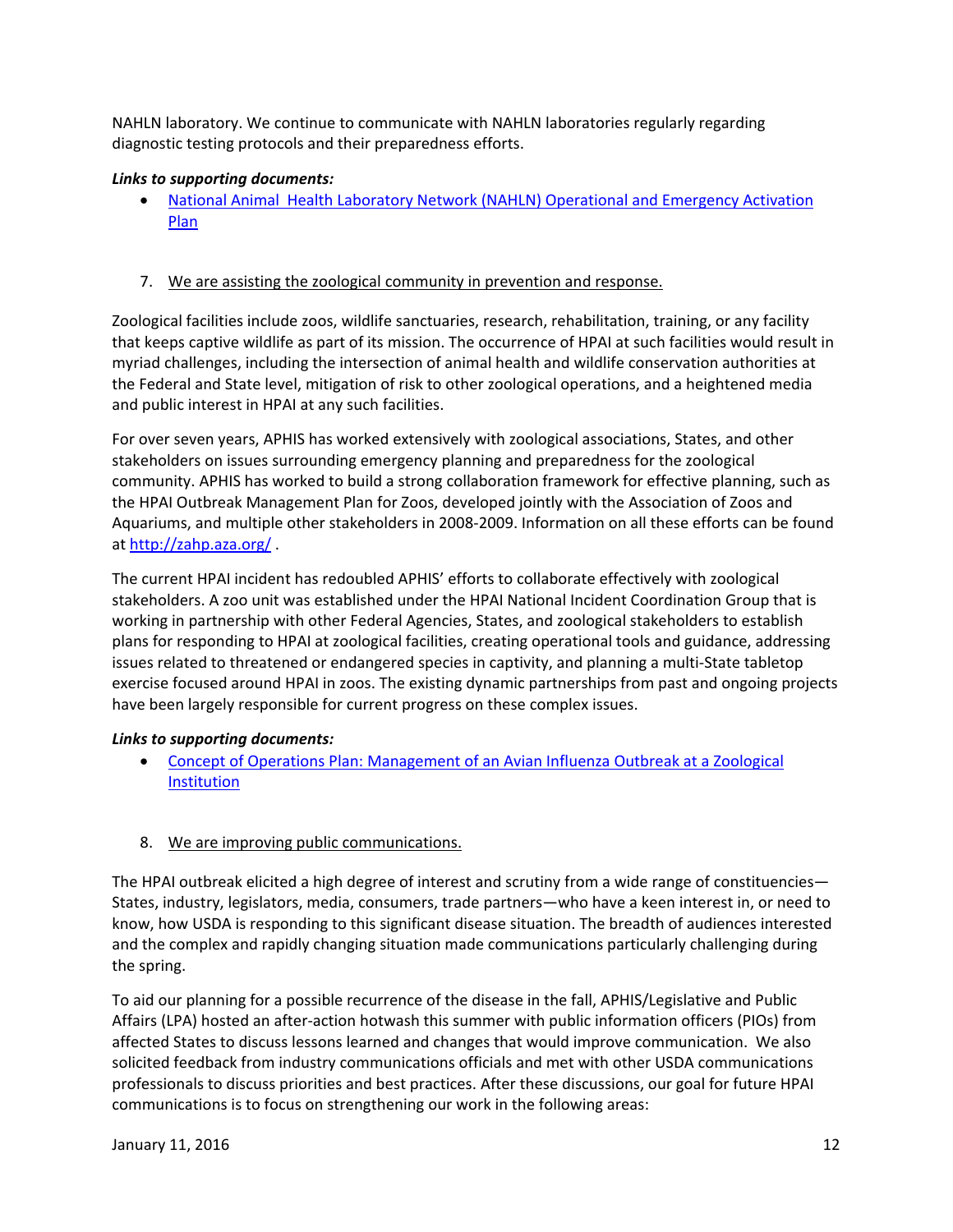- Providing sufficient on-the-ground public information resources and support to IMTs, to help disseminate information quickly and directly to affected producers and communities;
- Coordinating with our Federal and State animal and public health partners and industry to share and synchronize messages to ensure consistency and accuracy;
- Proactively preparing and distributing information resources through our website and other channels; and
- Engaging early with legislators and community leaders regarding USDA's HPAI preparedness and response efforts.

In support of these goals, LPA has recruited additional PIOs from within APHIS and across USDA to deploy with each incident management team. We have created standard operating procedures and justin-time training to ensure PIOs are prepared to provide critical communications support. APHIS has worked to streamline its notification processes to ensure that announcements of infected flocks are made as quickly as possible and reach all interested stakeholders. LPA has created several informational materials for poultry producers during the fall planning period that will help them understand what to do if they suspect their birds are infected and what to expect after a positive detection. Finally, LPA has initiated an HPAI-specific outreach campaign focused on the importance of biosecurity in keeping birds healthy. This campaign will be modeled on the Agency's successful Biosecurity for Birds campaign that targets backyard poultry producers.

To improve communications with producers whose facilities may be affected by HPAI, when a case is identified APHIS will assign a site manager to that producer. This individual will be the primary conduit for communication with that producer from the time the infection is identified through return to production a few months later. APHIS will to the greatest extent possible use local personnel to fill this role and only change a producer's site manager when absolutely necessary.

- [APHIS HPAI website](http://www.aphis.usda.gov/animal-health/aiupdates)
- [What to Expect if You Suspect factsheet](https://www.aphis.usda.gov/publications/animal_health/2015/fs-hpai-what-to-expect-if-you-suspect.pdf)
- [HPAI: A guide to help you understand the response process \(infographic\)](https://www.aphis.usda.gov/publications/animal_health/2015/poster-hpai-guide-to-understanding-the-process.pdf)
- [HPAI and Vaccine Use factsheet](https://www.aphis.usda.gov/publications/animal_health/2015/fs-hpai-vaccine-use.pdf)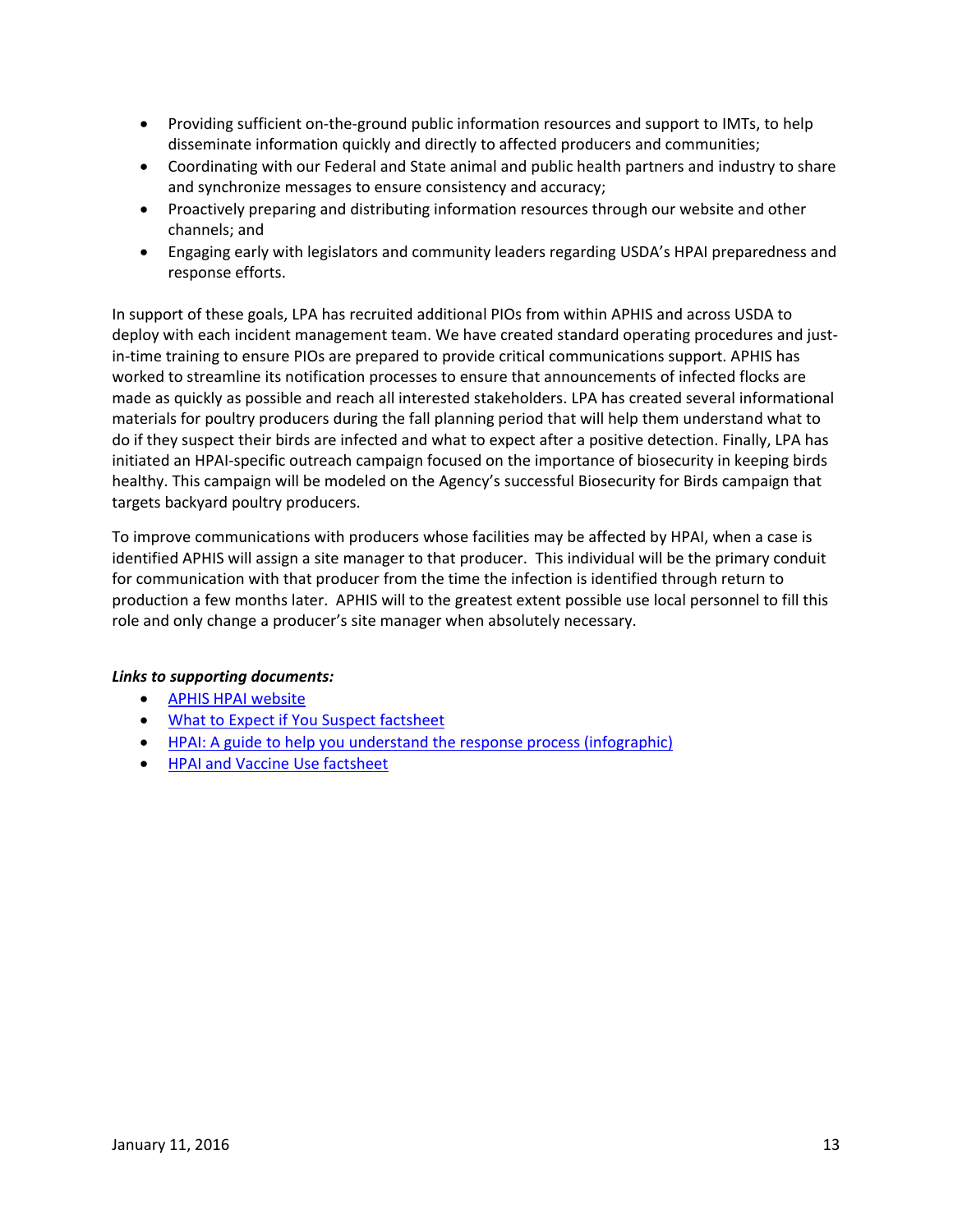## <span id="page-13-0"></span>*III. Improved and Streamlined Response Capabilities*

Because any delay in the response to HPAI and the clean-up of infected facilities can pose an increased risk of disease spread, APHIS has streamlined our capabilities to depopulate affected flocks, eliminate the virus from affected premises, and pay producers indemnity and reimburse other costs. The changes we are implementing include the following actions:

#### <span id="page-13-1"></span>1. We evaluated the impacts of response actions.

As the number of HPAI-infected poultry operations peaked in April and May, the strain on Federal, State, and industry resources—and the profound effect on producers—became more and more apparent.

Response and compensation activities were sometimes slowed by the need for diagnostic confirmation of infection, the availability of personnel and equipment to conduct depopulation and disposal, and the need for various site-specific documents to support fair and accurate payments to producers. At the "2015 Avian Influenza Outbreak . . . Lessons Learned" conference in Des Moines, Iowa, on July 28-29, APHIS heard several key messages pertaining to the 2015 response, all supporting the need for more rapid, streamlined actions.

In addition to hearing stakeholder concerns, APHIS also used scientific and economic data to create a disease transmission model that estimated the impacts of different response strategies for a widespread outbreak involving multiple States and production sectors. The results showed that strategies that target multiple aspects of the disease control process—depopulation, disposal, detection, and prevention had the greatest impact on reducing outbreak size and duration. If depopulation and disposal capacities are at maximal speed and efficiency, combined with improved detection and biosecurity in each of the poultry sectors, producer losses could decrease by 37 percent compared to the base outbreak, and indemnity costs decrease by 78 percent.

#### *Links to supporting documents:*

- [Avian Influenza Outbreak…Lessons Learned Conference , July 28-29, Des Moines, IA](https://www.aphis.usda.gov/animal_health/downloads/animal_diseases/ai/hpai-lessons-learned-conference-iowa.pdf)
- [Modeling Alternative Control Strategies for HPAI in the Fall of 2015](https://www.aphis.usda.gov/animal_health/downloads/animal_diseases/ai/hpai-modeling-alternative-control-strategies.pdf)
- <span id="page-13-2"></span>2. We have increased the speed of detection of affected premises.

At the start of the current HPAI event, APHIS required confirmation by APHIS' National Veterinary Services Laboratories (NVSL) to trigger HPAI response actions. Later, we adjusted the policy to allow for depopulation of a flock based upon a positive result in a NAHLN lab after an initial case within the State had been confirmed by APHIS.

For the fall, APHIS will initiate depopulation actions based upon the preliminary diagnosis by a NAHLN lab for any HPAI case, including the first case in a new State. We will also allow the use of a rapid onfarm HPAI test by industry officials for testing samples from sick or dead birds. Positive on-farm results will be deemed "suspect cases" and can be used to initiate quarantine and rapid depopulation if Federal and State officials concur. All preliminary NAHLN results and suspect on-farm results will be confirmed at NVSL.

#### *Links to supporting documents:*

• [Use of the Antigen Capture Immunoassay \(ACIA\)](https://www.aphis.usda.gov/animal_health/emergency_management/downloads/hpai/acia_testpolicy.pdf)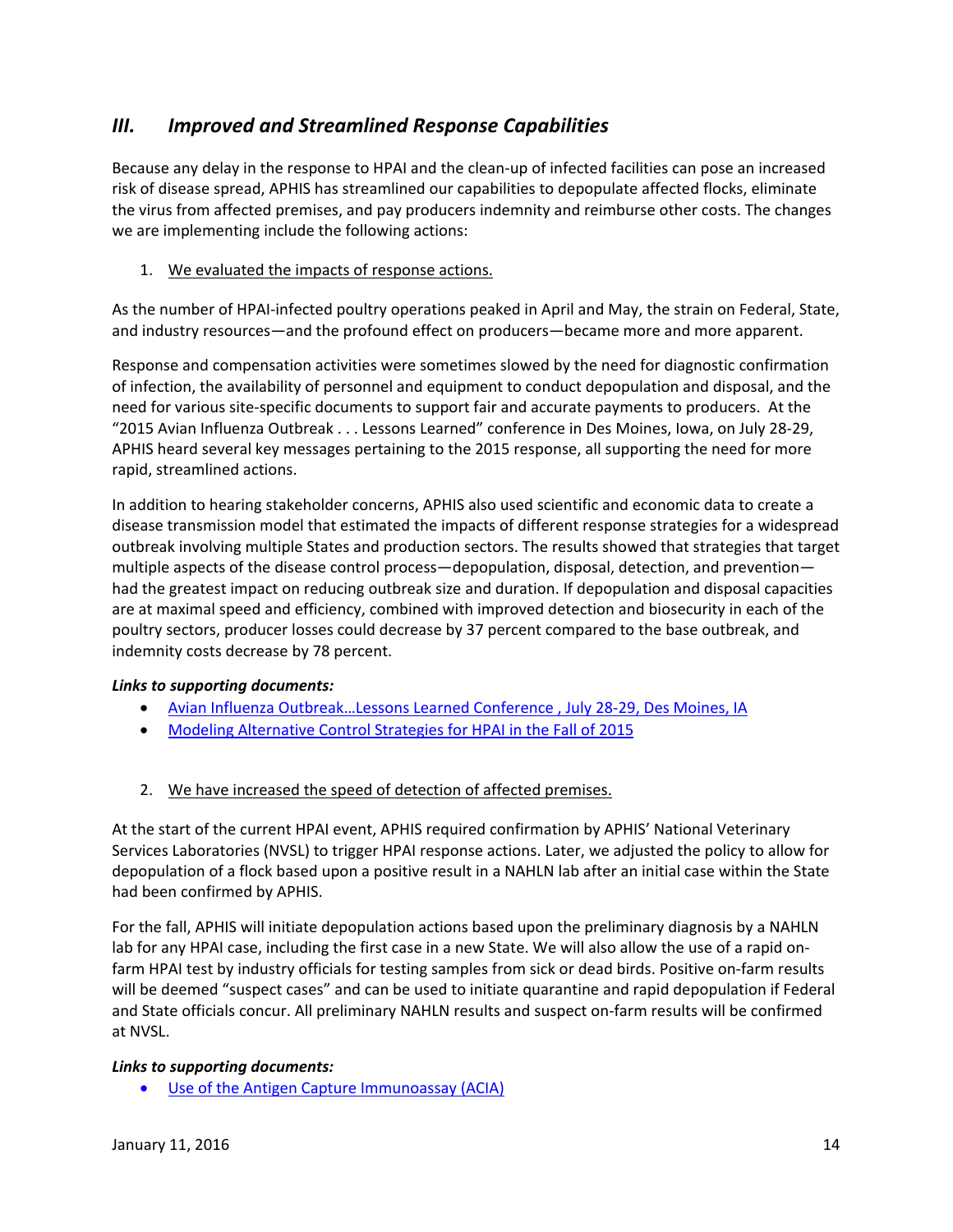#### <span id="page-14-0"></span>3. We are prepared to depopulate all affected flocks within 24 hours of preliminary diagnosis.

Rapid depopulation is necessary both to control disease spread—thus safeguarding other flocks—and to spare birds from suffering death by HPAI, which can have a mortality rate of 100%. Based on scientific data, APHIS, States, and industry agree that depopulation within 24 hours of an HPAI diagnosis is optimal to reduce the risk of disease spread. Standard methods (foaming,  $CO<sub>2</sub>$ ) are preferred, as they are the most humane and effective methods to depopulate large poultry flocks. Our assessment of available resources (discussed in Section II) will help us deploy the equipment needed for these methods as efficiently as possible if HPAI returns in the fall or winter.

However, if standard methods cannot achieve the 24-hour goal, the APHIS National Incident Commander will approve—on a case-by-case basis—the use of ventilation shutdown for depopulation. While not a preferred method, it could save the lives of thousands of birds by reducing the risk of disease spread. Ventilation shutdown requires no specialized equipment or personnel, and can be implemented immediately upon recommendation by Federal, State and industry participants at the affected flock to the National Incident Commander that all other options have been considered and that no other option will achieve the 24 hour depopulation goal.

#### *Links to supporting documents:*

- [APHIS Stamping-Out & Depopulation Policy](https://www.aphis.usda.gov/animal_health/emergency_management/downloads/hpai/depopulationpolicy.pdf)
- [Ventilation Shutdown Evidence and Policy](https://www.aphis.usda.gov/animal_health/emergency_management/downloads/hpai/ventilationshutdownpolicy.pdf)
- <span id="page-14-1"></span>4. We have refocused from cleaning and disinfection (C&D) to virus elimination in affected facilities.

Once a flock has been depopulated and the birds have been disposed, the goal is to reach a point where we have confidence that the virus has been eliminated and the facility can be restocked with minimal risk of becoming re-infected. During the spring response and summer recovery phases of the outbreak, our C&D efforts began to shift from classical wet cleaning and chemical disinfection procedures to less labor intensive and more cost effective methods. Given the variety of facilities, their conditions, and states of cleanliness encountered in the spring outbreak, our focus in future responses needs to be on the end result: ensuring HPAI viruses are eliminated from affected facilities. Taxpayers should not bear the cost of fully cleaning HPAI-affected facilities that would normally undergo cleaning and maintenance between production cycles.

Based on our experience this spring and summer, we concluded that dry cleaning and subsequent heating of the affected facility is an efficient and cost effective method of virus elimination. We determined that heating a facility to 100-120 degrees F for seven days, with at least three of those days being consecutive, is adequate to eliminate HPAI. APHIS is drafting more guidelines for using this method. There may be other effective options, including chlorine dioxide gas disinfection, that in some cases may be cost-effective and preferable for some producers. APHIS is summarizing scientific data and literature to help inform producers to make the best choice for themselves.

- [Cleaning and Disinfection Basics \(Virus Elimination\)](https://www.aphis.usda.gov/animal_health/emergency_management/downloads/hpai/cleaning_disinfection.pdf)
- [Reduction of Infectious HPAI](https://www.aphis.usda.gov/animal_health/downloads/animal_diseases/ai/hpai-reduction-of-infectious.pdf) Virus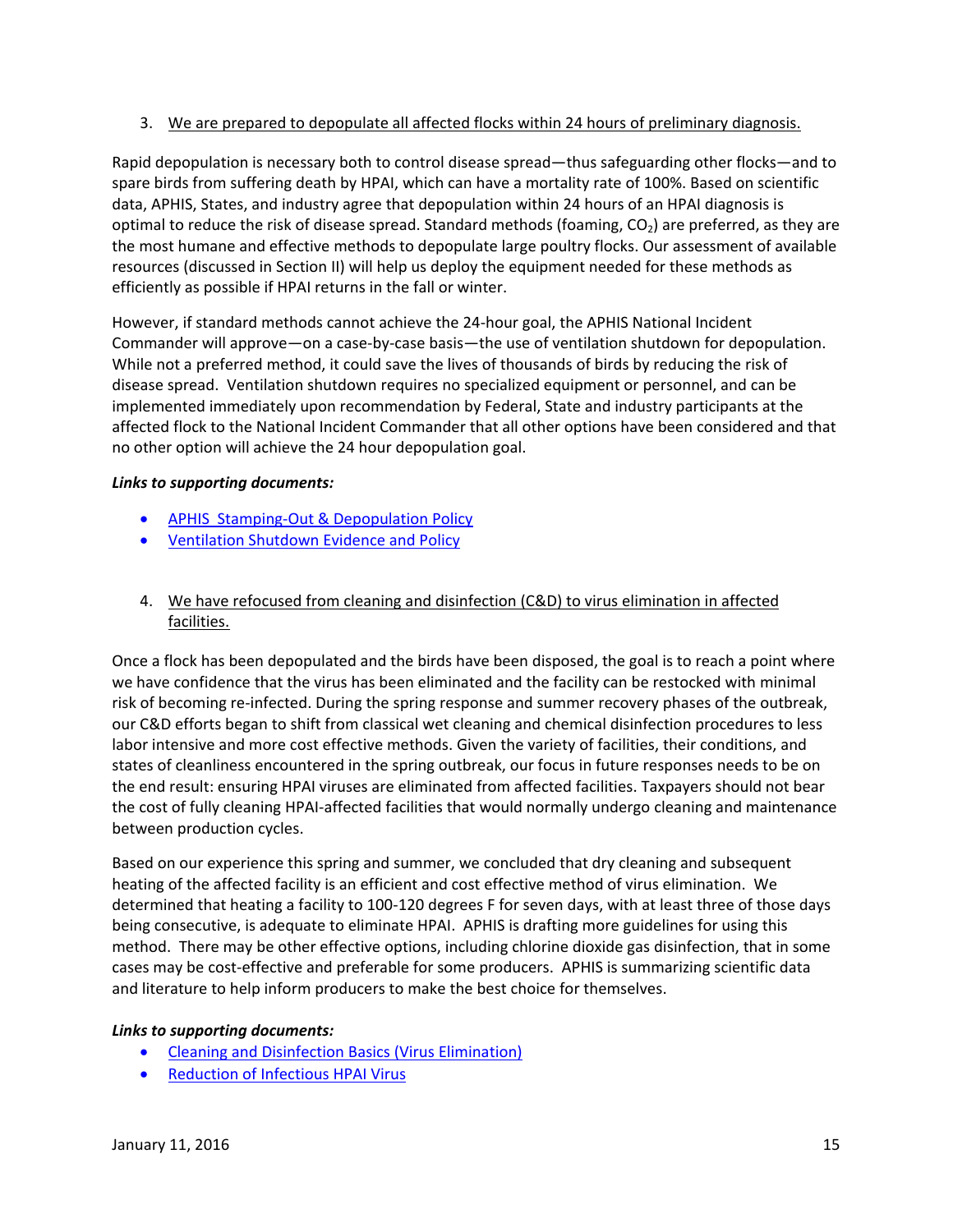#### <span id="page-15-0"></span>5. We are streamlining the payment of indemnity, disposal and virus elimination costs.

An indemnity program is an important tool to encourage producers to report sick animals. APHIS pays 100% of fair market value for birds indemnified due to HPAI. The calculator APHIS uses to determine that value is updated regularly, based on current market prices, and APHIS has discussed the calculator with various industry sectors over the course of the current outbreak. Recent discussions with representatives from the egg layer industry resulted in a change to our calculator to make it more reflective of current industry standards for the productive lifespan of layers. We will continue to engage all sectors of the poultry industry to assure a transparent understanding of the assumptions and data used within the APHIS indemnity calculators.

Indemnity is based on a flock inventory that is conducted as soon as a suspect flock is identified, or a foreign animal disease investigation is started, or presumptive positive result is obtained from a NAHLN laboratory. Depopulation may occur once the owner signs the indemnity agreement (VS-1-23 or other acceptable document) and transmits it to APHIS, and with the approval of both APHIS and the State Animal Health Official. Previously a flock plan was additionally required before APHIS could process indemnity payments; APHIS now requires the flock plan later in the process. This will contribute significantly toward achieving the goal of 24-hour depopulation.

APHIS regulations for HPAI response currently do not allow for splitting indemnity payments between owners and growers in the case of contract growers. APHIS is drafting an interim rule to allow the use of split owner/grower indemnity distribution for HPAI, similar to that described in the low pathogenicity AI regulations.

Bird disposal on a given premises is influenced by the type of operation, the local environmental regulations, site-specific environment, and the landowner's preferences. APHIS will continue to lead discussions and develop processes to ensure the birds, and therefore the virus, are properly disposed of in a fashion which minimizes the potential to spread the virus. APHIS has improved our capacity for timely risk-based disposal (see Section II), and we continue to explore other options. Many affected producers have asked APHIS to manage disposal on their behalf. In these cases, we use various APHIS contracts to maximize the speed of disposal. We have implemented several steps to strengthen our oversight of these contracts including providing training to ensure there is an on-site Contracting Officer's Representative/Contracting Officer's Technical Representative to oversee the contracts locally during a response.

The process for calculating and reimbursement of C&D costs has been especially difficult over the course of the 2015 HPAI outbreak. Layer facilities, where birds are in cages, proved substantially more costly to clean as compared to floor-raised operations. Facilities that were in poor condition or that had no routine maintenance were very challenging, and in some cases put personnel at risk. Costs were hard to approximate, leading to delays in C&D payments while costs were negotiated and resulting in APHIS spending far beyond initial estimates.

APHIS will fund the costs producers incur for virus elimination based on a flat rate. That rate will be based on the average cost for dry cleaning and heat virus elimination for like facilities (i.e., there will be different rates for egg laying facilities, broiler facilities, and turkey facilities). Producers may choose the method that works best for them and may use the funds for more extensive cleaning and disinfection work within the flat rate reimbursement. However, APHIS will not provide any funding for facilities that choose to remain fallow as a method of virus elimination since the producer does not incur out of pocket costs in that scenario.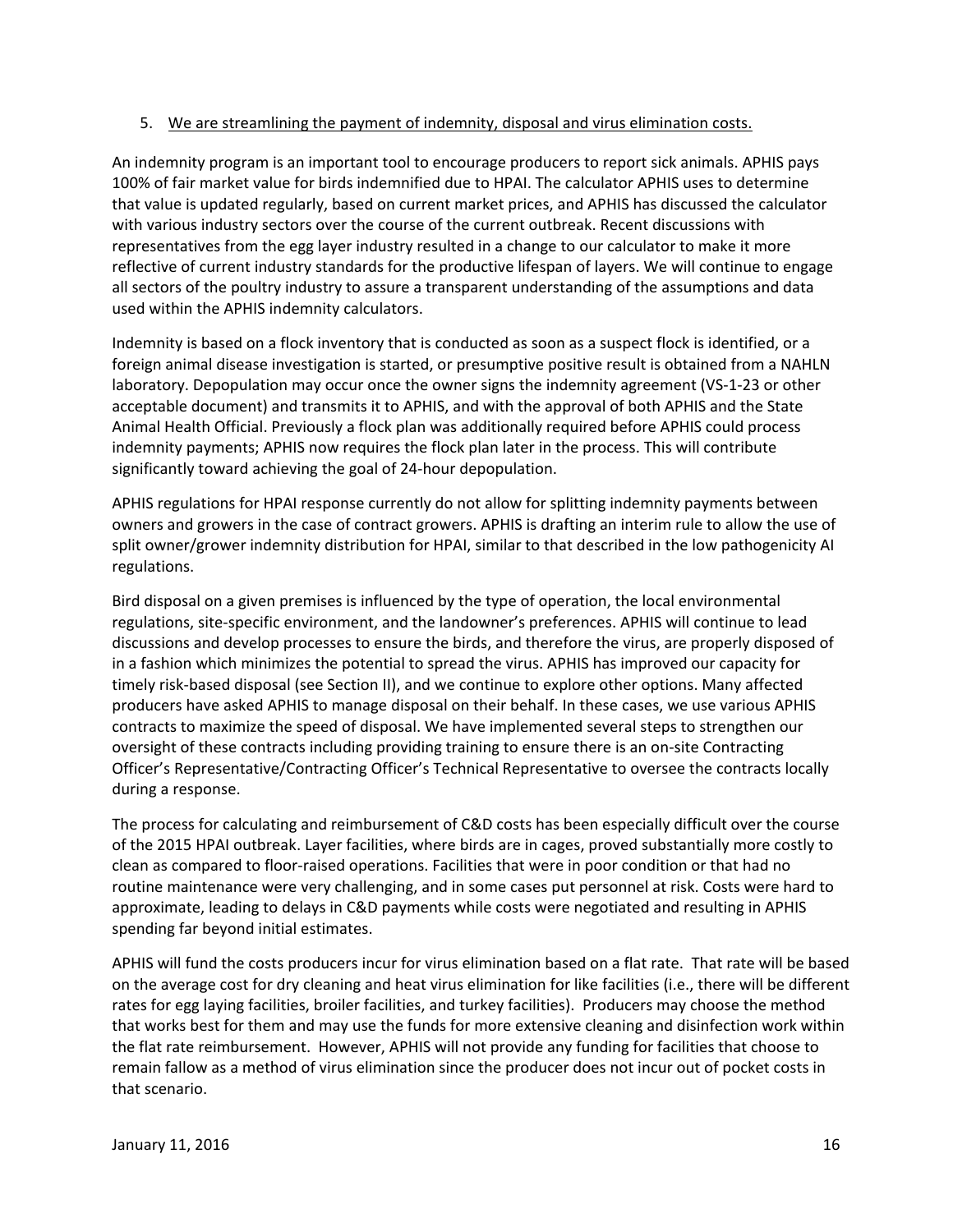Using a flat rate will reduce and standardize APHIS costs while eliminating the lengthy negotiation time currently seen with cooperative compliance agreement development. Industry participants at the "Lessons Learned" conference in Des Moines supported a flat rate approach for paying C&D costs. Producers will have the option to conduct alternate or more extensive C&D activities if necessary or if they so choose, based on the site-specific conditions of their facility. However, APHIS will reimburse the producer at the standard rate in these cases.

Direct and early payment of indemnity and a standard amount for virus elimination activities will give producers the resources and responsibility to conduct the dry cleaning/heating procedures themselves or to directly retain and oversee contractors to do the work. APHIS will publish a list of acceptable contractors at the time of a future outbreak, but producers would not be limited to these. After the producer completes the dry cleaning step, VS will inspect the facility and approve it for heating. This approach will accelerate the ability of producers to bring their facility to a condition ready for restocking.

#### *Links to supporting documents:*

- Overview [of the Indemnity Calculator](https://www.aphis.usda.gov/animal_health/downloads/animal_diseases/ai/overview-of-commercial-poultry-calculators.pdf)
- [Appraisal & Indemnity Procedures](https://www.aphis.usda.gov/wps/portal/aphis/ourfocus/animalhealth/sa_emergency_management/ct_fadprep/)
- <span id="page-16-0"></span>• [HPAI Virus Elimination: Flat Rate Payments](https://www.aphis.usda.gov/animal_health/animal_dis_spec/poultry/downloads/hpai_flat_rate.pdf)
- 6. We have developed other HPAI-related policies.

During the 2015 outbreak, APHIS developed policies for restocking previously affected premises; these are still in effect. In addition to the policies related to indemnity, depopulation, and C&D we described previously, APHIS identified other policy gaps and is taking action to fill them. We are drafting plans to respond to cases of HPAI should they be identified in swine and in the live bird marketing system (LBMS). We are reviewing our coordination with the Food Safety Inspection Service (FSIS) in case of FSISinspected establishments in an infected zone and/or control area and when clinically affected poultry are identified at slaughter establishments or in transit.

#### *Links to supporting documents:*

- [Timeline, Eligibility, and Approval for Restocking](https://www.aphis.usda.gov/animal_health/emergency_management/downloads/hpai/criteriarestock.pdf)
- [Post C&D Environmental Sampling Guide](https://www.aphis.usda.gov/animal_health/emergency_management/downloads/hpai/env_sampling_proced.pdf)
- [Handling of HPAI Detections in the LBMS](https://www.aphis.usda.gov/animal_health/emergency_management/downloads/hpai/lbms.pdf)

#### <span id="page-16-1"></span>7. We have revised surveillance plans for control zones.

APHIS has a robust surveillance system for avian influenza through the National Poultry Improvement Plan (NPIP), the LBMS Program Standards, and passive surveillance nationwide. For the fall, APHIS has reviewed and improved its procedures for conducting surveillance in the area surrounding affected farms, known as the control zone.

This review evaluated all HPAI outbreak surveillance protocols for control area and surveillance zones, with an aim to improve system efficiency and efficacy. Some of the changes include 1) a reduction of routine testing in backyard premises until immediately before lifting the quarantine in the control zone, and 2) a standardized approach to surveillance data entry by all incident management teams. We continue to rely on robust NPIP, LBMS, wild bird, and passive surveillance activities for national notifiable avian influenza surveillance outside of these zones.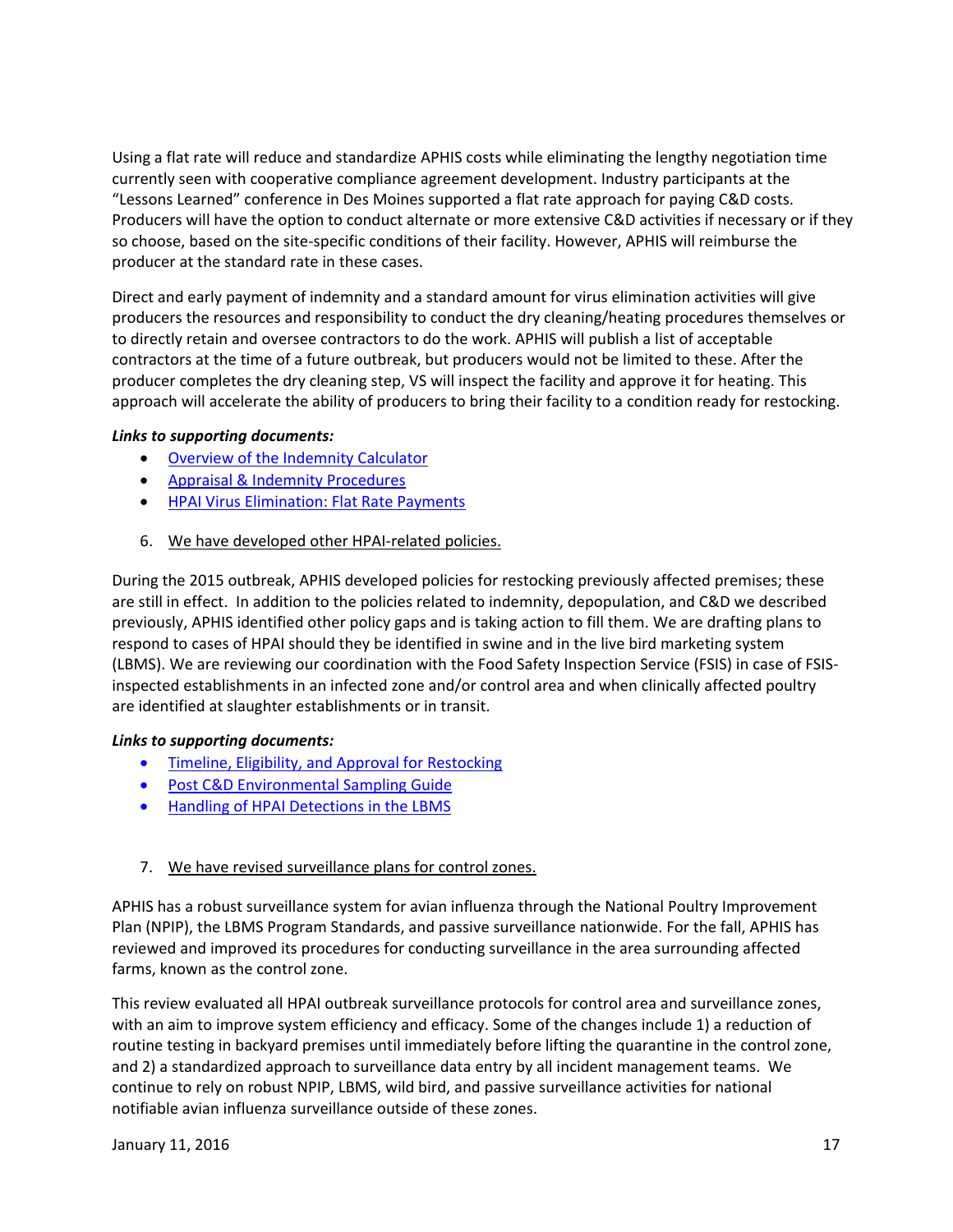#### *Links to supporting documents:*

• [Surveillance Around HPAI Infected Backyard Flocks](https://www.aphis.usda.gov/animal_health/emergency_management/downloads/hpai/survsampling_byflocks.pdf)

### <span id="page-17-0"></span>*IV. Preparing for the potential use of AI vaccines*

Of all the aspects of the response to HPAI, vaccination is likely the most complex. The United States did not have a stockpile of AI vaccine at the start of the current detections; inventories of AI vaccine are fairly limited because poultry are not routinely vaccinated for HPAI in the United States, and any vaccine produced here is primarily for the international market.

On June 3, USDA issued a determination that we were not incorporating vaccination into our HPAI response activities at that time, citing the lack of an AI vaccine that is well matched to the current outbreak virus and the possible negative impact on international trade. USDA also indicated that we would reassess the vaccine question following further development of more effective vaccines.

#### <span id="page-17-1"></span>1. We are preparing to be able to deploy avian influenza (AI) vaccines.

Ideally, an AI vaccine, used alone or as a booster, would be closely matched to the current field HPAI strains, provide protection against clinical signs of disease, and significantly reduce virus shedding from infected birds. Since AI vaccines do not fully prevent HPAI infection, the reduction of virus shedding is critical to interrupting the spread of infection within a population.

To encourage private sector manufacturers to develop AI vaccines that could be ready this fall or winter, APHIS has published two requests for proposals (RFP) on August 17 and November 20. The RFP enables USDA to purchase vaccine to use in response to the outbreak or stockpile for future needs—either option will provide financial incentive for manufacturers. To date, USDA has awarded two contracts to purchase vaccines for stockpiling. Multiple AI vaccines are either currently licensed or under development. For those under development, USDA is working closely with the manufacturers to expedite the review and approval of their products to ensure that they are available for use as quickly as possible.

We intend to use AI vaccines as a possible adjunct to, and not a replacement for, a future eradication effort. A decision to deploy vaccines in the face of an outbreak will need to consider the extent or expanding nature of the outbreak, including an assessment of whether response measures are containing the disease; the sector or sectors of the poultry industry affected; and the potential impact (positive and negative) of both the outbreak and the use of vaccine on domestic and international supplies and markets. If the decision is made to vaccinate for HPAI to support a future eradication effort, USDA would provide doses from the stockpile for the initial response. If the response is prolonged, we would need to re-evaluate our overall response strategy, including vaccination strategy.

The strategy for vaccination would be a suppressive emergency approach, where commercial poultry in a defined geographic area with rapidly spreading disease would be vaccinated. In addition, State Veterinarians will need to approve vaccine use within their States, following USDA guidelines. We have developed a draft vaccine use policy and are engaging States and the industry in discussions on the specifics of vaccine deployment in the field.

- [June 3 Stakeholder announcement](https://www.aphis.usda.gov/wps/portal/aphis/newsroom/news/sa_stakeholder_announcements/sa_by_date/sa_2015/sa_06/ct_hpai_vaccine_criteria/)
- [RFP solicitation](https://www.fbo.gov/index?s=opportunity&mode=form&id=56f3e86d4538b147c5803c4e335ad9f6&tab=core&_cview=1)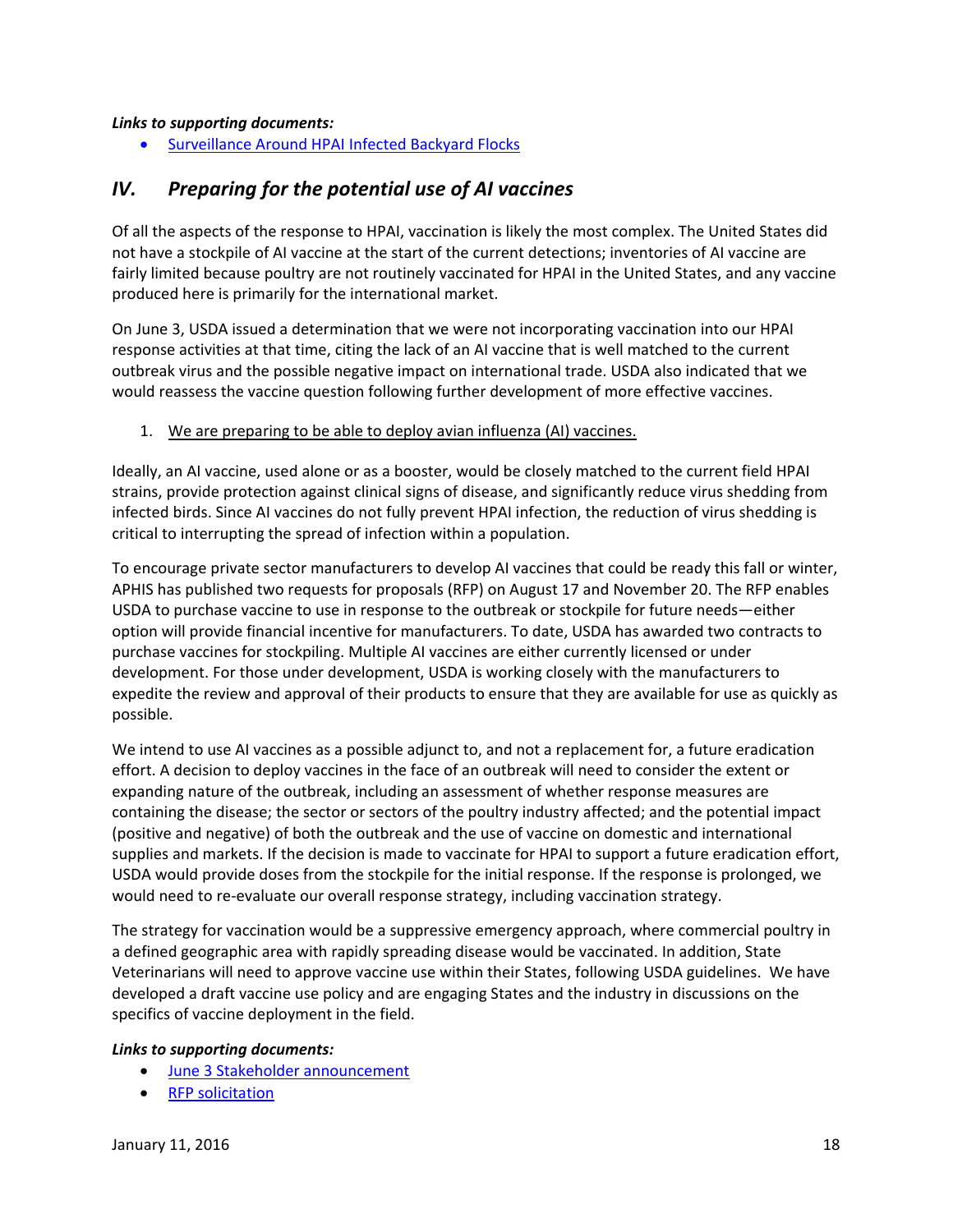- [Policy and Approach to HPAI Vaccination](https://www.aphis.usda.gov/animal_health/animal_dis_spec/poultry/downloads/hpai_policy.pdf)
- [Vaccination Technical Document](https://www.aphis.usda.gov/animal_health/downloads/animal_diseases/ai/hpai-vaccination-technical-doc.pdf)